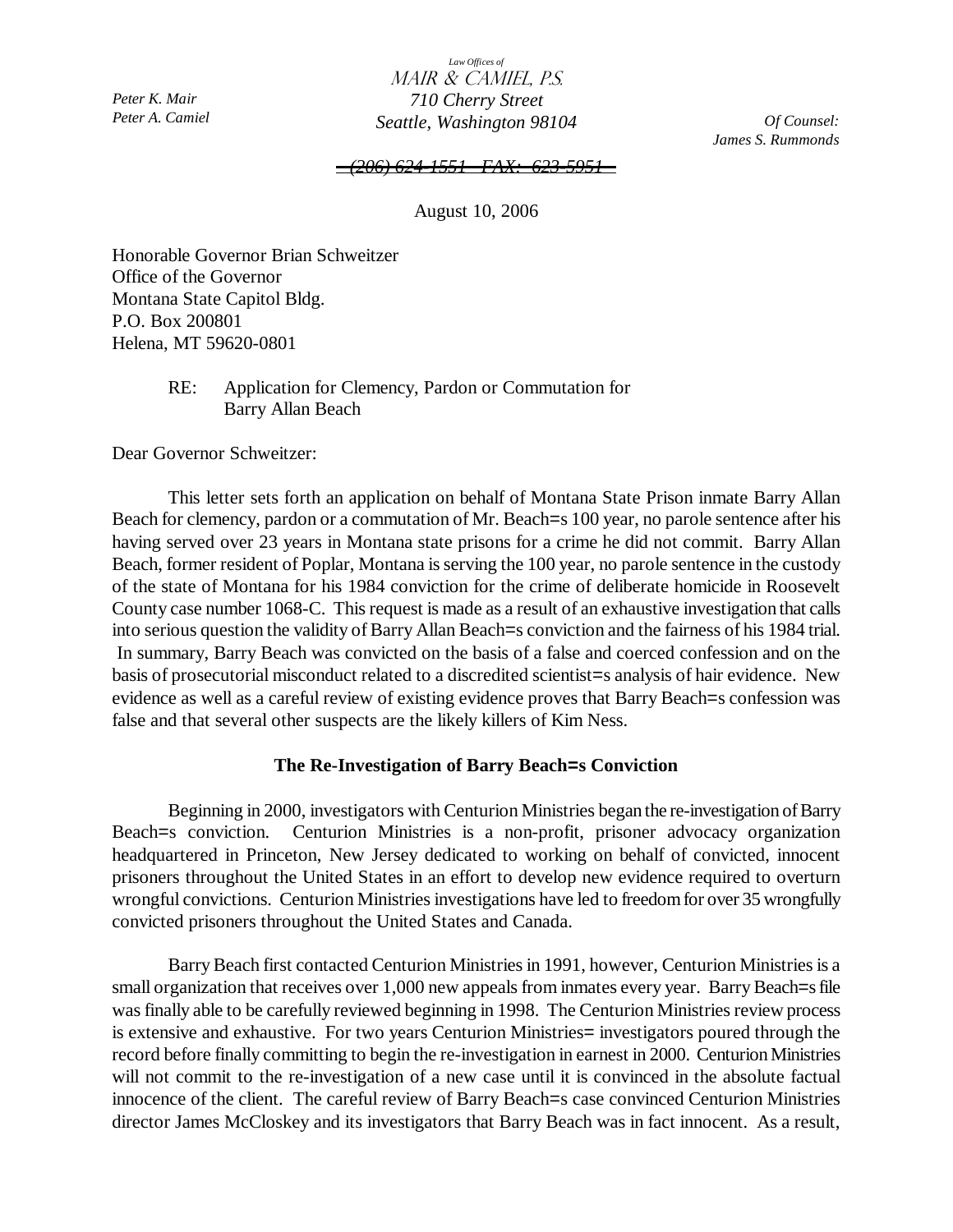<u>.</u>

the re-investigation began culminating in over thirty trips to Montana as well as five other trips in search of witnesses and evidence.

In Barry Beach=s case, Centurion Ministries has conducted a six year investigation interviewing over 200 witnesses in six states, including Montana, North Dakota, Louisiana, Colorado, Arizona and Nevada and following all leads attempting to locate missing evidence. The search for missing evidence has included personal inspection of the entire Roosevelt County Sheriff=s Office property room, including every file contained therein, in interviews with crime lab personnel, including Arnold Melnikoff and Kenneth Konzak, attorney general=s staff, employees and sheriff=s office employees. Witnesses have been located and interviewed throughout the United States. The results of this exhaustive investigation led to significant evidence demonstrating Barry Beach=s innocence but have also failed to locate critical pieces of physical evidence that could have been tested in order to confirm Barry Beach=s innocence.

#### **The Murder of Kimberly Nees**

On June 16, 1979, the body of Kimberly Nees was discovered in the Poplar River near Poplar, Montana. She had been bludgeoned to death. Several police agencies initially investigated the case, including the FBI, the Poplar City Police, Roosevelt County Sheriff=s Office, the Fort Peck Tribal Police and the Bureau of Indian Affairs. At the time of the investigation, there were no known witnesses to the homicide. Several people were questioned as potential suspects, but no one was charged. The murder weapon was never located. Key pieces of evidence that were clues to the identity of the perpetrator were either ignored or mishandled or have now been lost. Finally, in 1983, Barry Beach was charged with the murder of Kim Nees.

The sole issue at trial in the case against Barry Beach was the validity of an alleged confession that Barry Beach gave to Monroe, Louisiana detectives in 1983. The defense presented at trial was that Barry Beach was not the perpetrator of Kim Nees= murder and that he was not present at the scene of the crime nor did he have any role whatsoever in Kim Nees= murder. The state had no forensic evidence connecting Barry Beach to this crime and no witnesses placing Barry Beach at the crime scene or with Kim Nees on that evening. The only evidence presented to the jury during the trial was the alleged confession of Barry Beach given to the Monroe, Louisiana police officers in January of 1983.

Numerous items of physical evidence that may have identified the true perpetrators of the crime were collected by the authorities at the time of the initial investigation. Twenty-eight sets of still-unidentified fingerprints were found on the inside and outside of Kim Nees= pickup truck. A clear palm print was found on the passenger side door of the pickup truck in blood<sup>1</sup>. A heavily blood spattered towel was found hanging on a fence one block from the crime scene on the morning that the murder was discovered. Several hairs were found on this towel. Three separate sets of footprints were left in a trail along which the body of Kimberly Nees was dragged from the pickup truck 256

 $1$  The palm print was preserved by way of a fingerprint camera used by the FBI and remains available for comparison purposes.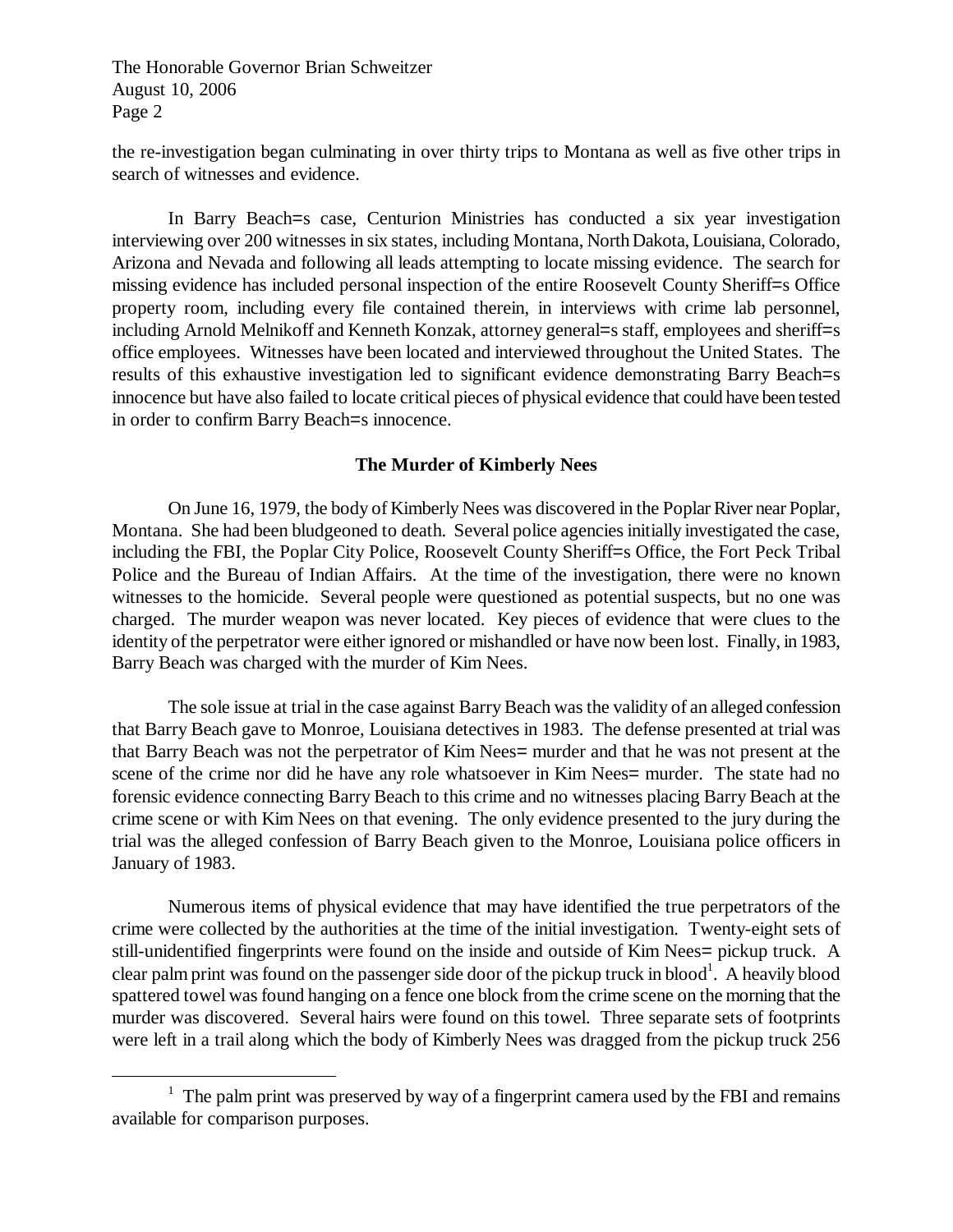<u>.</u>

feet to the Poplar River where her body was dumped. Numerous hairs were recovered from the clothing of Kimberly Nees, including one alleged pubic hair that was examined by discredited former Montana State Crime Laboratory forensic scientist Arnold Melnikoff. Although Mr. Melnikoff did not testify at trial, he issued a report claiming that this hair shared common characteristics with defendant Barry Beach. Mr. Melnikoff=s hair comparison analysis was never reviewed by any other scientist, that hair was never DNA tested, and to date that hair cannot be located. Numerous cigarette butts were found in the ashtray of the truck which could have been tested but can now not be located. Beer cans were found strewn in the area of the truck and the body and were collected.

Both Barry Beach and Kimberly Nees were eliminated by the FBI as the donors of the bloody palm print found on the outside passenger door of the Nees= truck. No fingerprints matching Barry Beach were found anywhere within or outside the truck. Numerous elimination prints were obtained from the Nees family and friends and the police officers who investigated the crime scene. To date, twenty-eight prints remain unidentified. The bloody towel that was recovered on the morning of the murder discovered hanging on a fence not far from the murder scene was examined. The blood found on the towel does not match either Kim Nees or Barry Beach<sup>2</sup>. Hairs found on the towel were determined to have similar characteristics to Kim Nees, but can now not be located for further testing.

## **The Crime Scene**

The killing for which Barry Allan Beach was sentenced to 100 years in prison occurred on the Fort Peck Sioux-Assiniboine Reservation in Montana. This 80 by 40 mile reservation in the far northeast corner of the state has some 8,000 enrolled members and is also home to a large number of non-natives. At one time, the Fort Peck reservation had the distinction of having the highest per capita murder rate in the United States.

Kimberly Ann Nees was two months from turning 18 years old. She was a pretty, high school honor student who had just graduated from Poplar High School two weeks before her murder.

On the last night of her life, two weeks after graduating as valedictorian of the Poplar High School class of 1979, Kim Nees left home with her boyfriend, Greg Norgaard, to attend the drive-in theater east of town. The two may have argued and Greg Norgaard dropped Kim off at her home immediately following the movie and he went to the Poplar Legion Club to drink. Kim=s younger sister, Pam Nees, who was at home when Kim arrived home from the movie, told authorities that Kim stayed at the house for about 15 minutes and then left in her father=s pickup truck at about 12:15 a.m. on that warm Friday night. At least a half dozen witnesses observed Kim Nees sitting alone in the parked pickup at the closed Exxon gas station on Highway 2 across the highway from Poplar

 $2$  DNA testing of the blood from the towel confirms that neither Kim Nees nor Barry Beach are the donors of those blood stains. The stains were left by a male.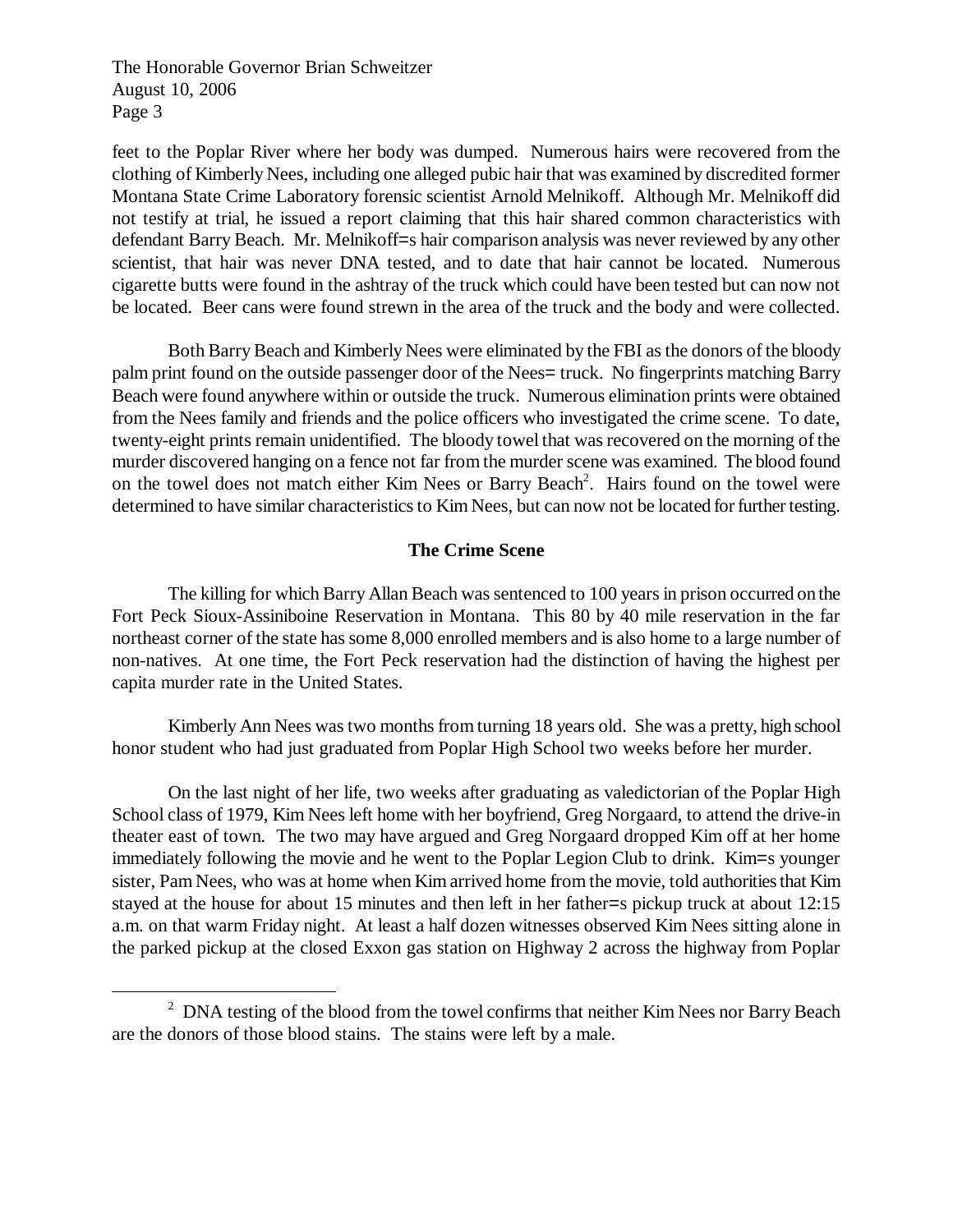High School on the west end of town between 12:30 and 1:00 a.m. One witness said she saw Kim at the station at about 12:45 a.m. talking through the window to a man standing outside the pickup. Yet another witness who had graduated from high school with Kim Nees said she observed her driving west on Highway 2 at 1:00 a.m. heading down the hill from the Exxon station toward the Poplar River bridge and the turn-off to the road into the river bottom. There were several vehicles ahead of her and the witness said she thought at the time that Kim might be following them.

At 4:00 a.m., two tribal police officers driving through a government housing area on a bluff overlooking the Poplar River and river bottom observed a pickup truck parked close to the river bank on the far end of the deserted field. They saw no need to check it out at that time. At 7:00 a.m., as the two police officers were driving back into Poplar on Highway 2 from the west and crossing the Poplar River bridge, the officers noticed that the pickup was still there and turned off the highway to investigate.

Peering into the locked vehicle, the officers observed that the seat was smeared with blood. There was also a large deposit of blood a short distance from the passenger side of the pickup along with a bloody clump of human hair. Following a drag trail that led from the blood near the pickup truck to the river bank, the officers then discovered Kim Nees= semi-submerged body face up in the river.

A collection of investigators from various law enforcement agencies - including the FBI, the Roosevelt County Sheriff=s Department, the Fort Peck Tribal Police Department, and the Bureau of Indian Affairs descended on the crime scene early that morning. When the victim=s body was removed from the river, massive head injuries strongly suggested she had been bludgeoned to death. Evidence inside the pickup, including the bloodied upholstery and blood spatters on the ceiling and rear windows of the cab led investigators to conclude that Kim Nees was initially attacked inside the cab of the truck, then pulled out through the passenger side door and beaten further as she lay on the ground where the pool of blood was found.

In the drag trail that led through the grass and dirt to the bank of the river, investigators found several differing footprints, including a set of bare footprints. The most significant clue found at the crime scene, however, was a bloody palm print on the driver=s side of the pickup immediately below the window. One of the FBI crime scene investigators stated the obvious: AThat the person who left the palm print on the door panel undoubtedly was responsible for the murder.@ Later analysis of this palm print determined that the palm print was not left by Kim Nees nor was it left by Barry Beach.

The autopsy report listed the cause of death as skull fractures and brain injuries resulting from more than 30 blows to the head. Also, according to the medical examiner, Kim Nees had not been raped nor had she engaged in sexual intercourse for several days before her death. Despite the fact that Kim Nees= clothing had not been disturbed and that she had not been raped, years later at the murder trial of Barry Beach, the state maintained that Barry Beach attacked and murdered Kim Nees because she rejected his sexual advances.

# **The Initial Investigation by the Police**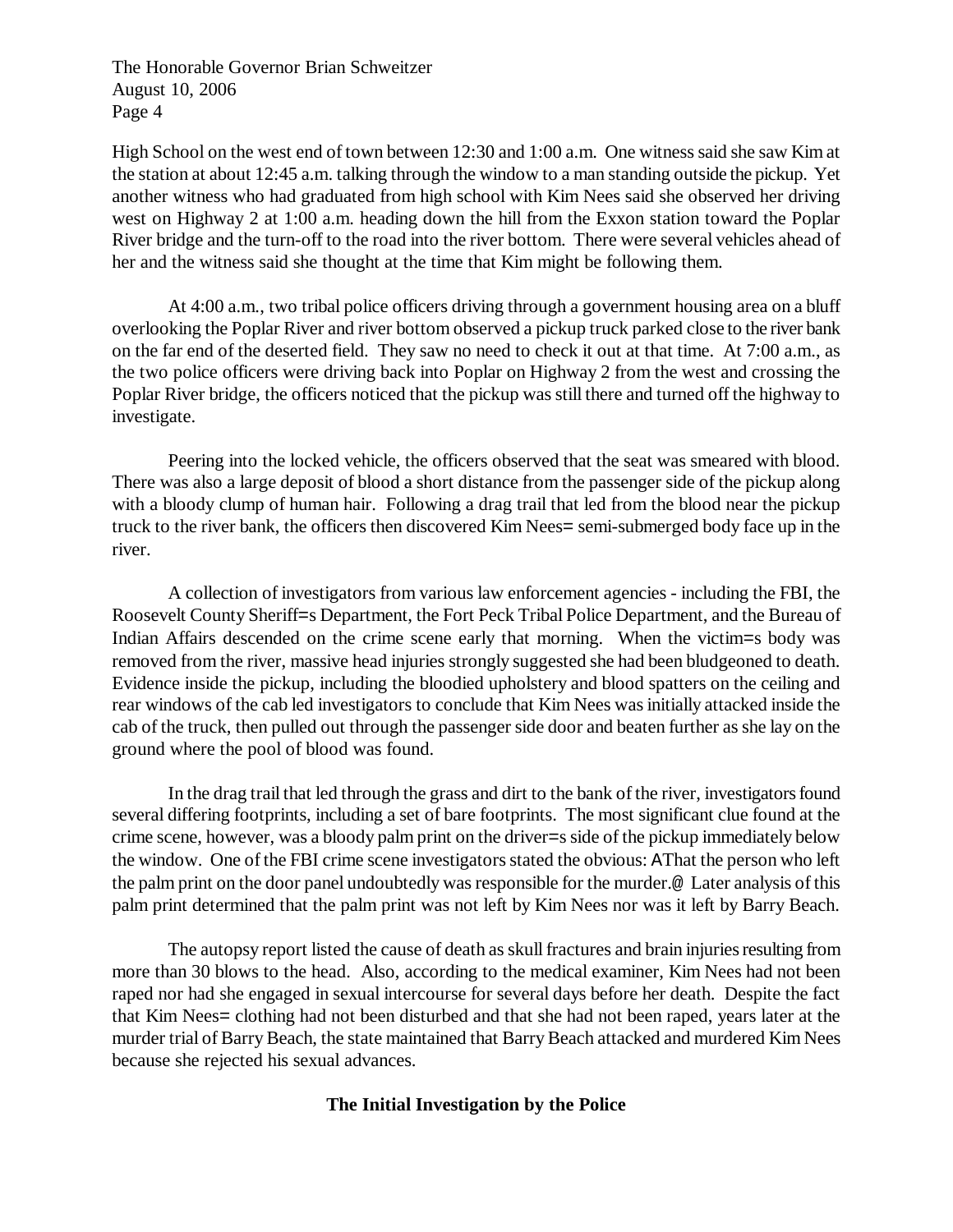As the murder of Kim Nees occurred on the Fort Peck Reservation, the FBI initially took charge of the investigation and in the month that followed, virtually all of the information that emerged was funneled through the Bureau=s two-man field office in Glasgow, Montana. Within a few days of the murder, lead agent Brent Warberg interviewed more than three dozen witnesses, often times in the presence of Dean Mahlum, Undersheriff of the Roosevelt County Sheriff=s Department. For several days following the murder, authorities focused on two primary suspects, both former classmates of the victim who graduated from Poplar High School several years ahead of her. One was Albert Gooch Kirn, a Native American and former all state guard on the Poplar High School basketball team. Investigators found out that Kirn had a reputation for heavy drinking, fighting and forcing his affections on younger women. In addition, a 17 year old Joanne Jackson reported to the FBI two days after the murder that a Aboy@ who lived across the Poplar River from the murder scene had heard Kim Nees scream, ANo, Gooch, no.@

While Joanne Jackson initially declined to identify the source, she ultimately claimed to the police she had heard the story from Caleb Gorneau. Gorneau insisted to the investigators he told Jackson no such thing.

The other police suspect was Kim Nees= boyfriend, Greg Norgaard. It appears that the interest in Norgaard stemmed primarily from the knowledge of investigators that he had a falling out with Kim just before the murder.

Fingerprints lifted from the inside of Nees= pickup truck and the bloody palm print on the door matched neither Norgaard nor Kirn. The investigators focused their attention elsewhere.

# **Barry Beach=s Actions on the Day of the Murder**

Not one person in the twenty-five plus years since the murder, including the over 200 persons Centurion Ministries has interviewed, has ever come forward to say they saw Barry Beach at any time during the evening of Kim Nees= murder out and about in Poplar.

On the afternoon prior to Kim Nees= murder, Barry Beach accompanied his then close friend, Caleb Gorneau, and Gorneau=s girlfriend, Shannon O=Brien, to the swimming hole known as Sandy Beach which is on the Poplar River just a mile or two northeast of town. While there were conflicting accounts of how long they remained there, as they were departing, Beach got the wheels of his car stuck in the sand. When he was unable to dislodge the vehicle, Barry left Caleb Gorneau and Shannon O=Brien with his car and set out to walk to town. Barry maintained that he walked to a service station on Highway 2 on the eastside of Poplar, then hitched a ride in a pickup the rest of the way to his house. He stated that no one was home when he arrived and that after eating a snack, he went upstairs, flopped onto his bed and quickly fell asleep. Barry claimed he didn=t wake until dawn and he didn=t learn about Kim Nees= murder until late that morning when his sister, Barbara Beach, delivered the news to him at their uncle=s ranch, about 15 miles northeast of Poplar where Barry had gone to help with the branding.

Within a few hours of the discovery of Kim Nees= body, Deputy Sheriff Errol ARed@ Wilson was knocking on the doors on the west side of town looking for witnesses who might have observed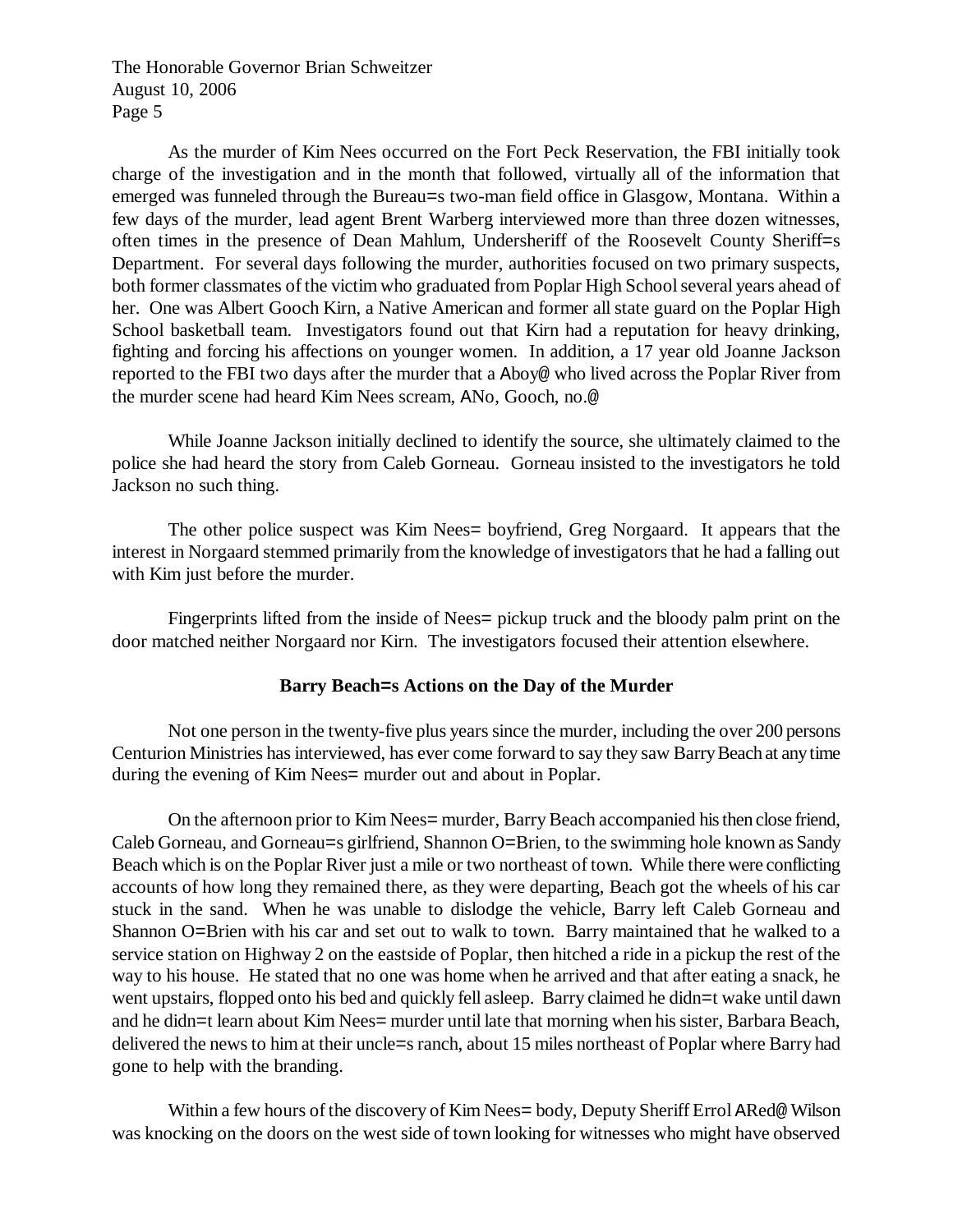anything suspicious the previous night. One of the residents he spoke with was Barry Beach=s mother, Bobbie Clincher. Bobbie says she told the deputy what Barry had told her - that he had fallen asleep early the night before and had been in his bed throughout the night. Bobbie said she also informed Wilson that Barry was still sleeping when she looked into his bedroom early that morning and that her son hadn=t even taken off the shorts and shirt he had been wearing the previous day.

The morning after the murder Barry Beach went to his uncle=s ranch outside of Brockton, Montana and helped out with the calf branding. Two weeks after Kim Nees= murder, Barry Beach left the state on a long planned trip to spend the summer with his father in Monroe, Louisiana. While police logically might have been curious about the timing of Beach=s departure, the investigators hadn=t bothered to talk with him before he left, nor did they attempt to contact him after he left the state. After returning to Poplar in the fall of 1979, Barry Beach was picked up by the Roosevelt County Sheriff=s Department and questioned about Kim Nees= murder for the first time. He also voluntarily submitted to a polygraph. According to the examiner, the results were inconclusive. In June 1980, Sheriff Mahlum summoned Barry Beach to his office and again questioned him. Nothing came of this and Barry left town soon thereafter to return to Louisiana.

## **Barry Beach=s Arrest and Interrogation in Louisiana**

On the night of January 4, 1983, Barry Beach was picked up by Monroe, Louisiana police on a misdemeanor charge of contributing to the delinquency of a minor. In conjunction with Barry=s arrest on this misdemeanor charge, detectives in Ouachita Parish, Louisiana were working overtime to try to solve the abduction murders of three young women, one of them the daughter of a high school principal. When homicide detective Sgt. Jay Via ran a background check on Barry Beach, he learned about the unsolved Montana murder of Kim Nees in Montana.

After spending several days trying to post his bail, Barry Beach sfather, Bob Beach, and uncle, Tim Beach, showed up at the Monroe law office of Paul Henry Kidd on the morning of January 8<sup>th</sup> and retained him to find out why they had been getting the runaround at the jail. When Kidd appeared at the jail to inquire about the status of his new client, he learned that Barry had signed a murder confession the night before.

Barry Beach also essentially confessed to being involved in the three Louisiana homicides. Those statements have been proven false. All three of those homicides were determined to have been committed by others and Barry Beach was never charged in Louisiana with any of those crimes. As Louisiana Detective Jay Via testified, Barry Beach=s statements about the three Louisiana homicides were proven Aabsolutely false.@ (Tr. Trans. 679)

After Barry Beach had been confined for two days at the rural, minimum security detention facility known as the Apea farm,@ Detective Jay Via showed up there on January  $6<sup>th</sup>$  and questioned him briefly about the local murders. Barry denied involvement in these murders. Detective Via returned to the Apea farm@ the following morning (January  $7<sup>th</sup>$ ) and escorted Barry to the parish sheriff=s office in Monroe where he placed Barry in a tiny interrogation room. Without breaking for lunch, Detective Via then grilled Barry on the local murders throughout the morning and into the afternoon. Barry acknowledged having heard about the parish murders, but insisted to Detective Via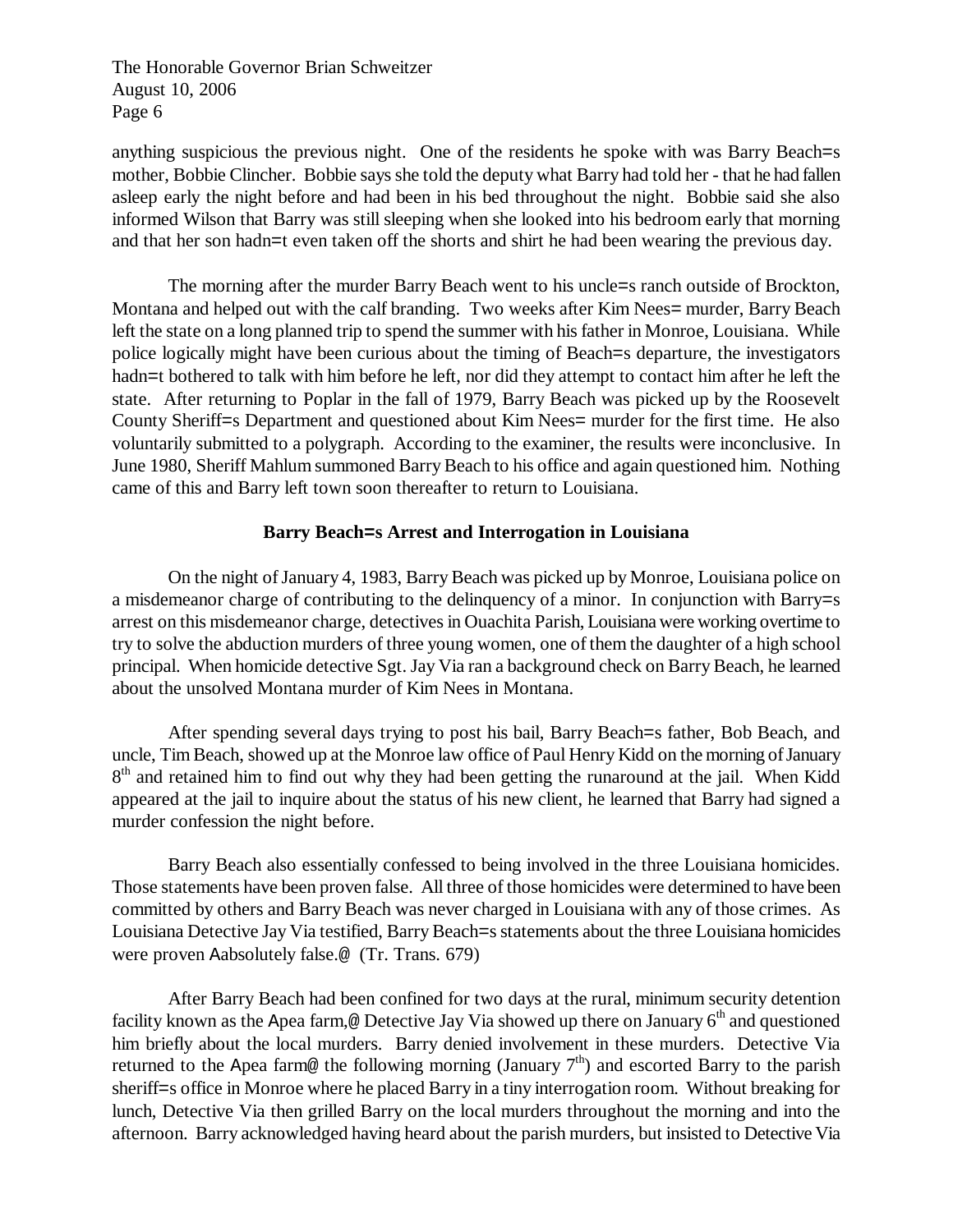-

that he had not been involved with them. Around 2:00 in the afternoon, Detective Via left the room and Detective Alfred Calhoun took over the interrogation which, by this time, had shifted from the Louisiana murders to the unsolved Kim Nees murder in Montana.

According to Barry Beach, Detective Calhoun put him through an emotional wringer, alternately demeaning him, threatening him, praying with him and describing to him in frightening detail the horrors of being put to death in the Louisiana electric chair. According to Barry, Detective Calhoun told him that unless he admitted to the Montana murder, Calhoun would personally see to it that he went to the electric chair in Louisiana. By the end of several hours of interrogation, the Louisiana detectives had a tape recorded confession to the Kim Nees murder<sup>3</sup>. During the course of the interrogation of Barry Beach, there were numerous phone calls between the Louisiana detectives and Roosevelt County Sheriff Dean Mahlum who provided the Louisiana detectives with a nine point list of things that Kim Nees= killer should know.

A comparison of Barry Beach=s confession to the crime shows that Barry was wrong on eight of the nine points and that most of his confession was based upon either publicly known facts or is inconsistent with the actual evidence determined from Kim Nees= body at the crime scene.

At Barry Beach=s trial, the prosecutor told the jury that Barry Beach had not only confessed, but had confessed in front of his own lawyer. Paul Kidd, Barry Beach=s Louisiana attorney absolutely denies this assertion in a sworn statement. Kidd was not called to testify at Beach=s trial and did not even know of the prosecutor=s statement until well after Beach=s trial was over. In his sworn statement, attorney Paul Kidd states in part:

AIt goes without saying that I was outraged over Jay Via=s alleged testimony that Barry Beach confessed to the Montana murders in my presence.@ A...Barry denied any involvement in the Montana murder.@

During the course of the lengthy interrogation in Louisiana, it was reported that Barry Beach had confessed to three murders in Louisiana, as well. Detectives at Barry Beach=s trial in Montana later reported that those confessions were Alater proved unfounded.@ (Tr. 679). In fact, after being interrogated, Barry Beach had given incriminating statements about all three murders in Louisiana, each of which was Aestablished later to be absolutely false.@ (Testimony of Louisiana detective Jay Via, Tr. 679). In fact, another person later confessed to one of those three murders (Tr. 683) and other suspects were later charged with those offenses. The behavior of clearly falsely confessing to the Louisiana murders underscores the coercive tactics that were used to extract the Kim Nees confession from Barry Beach.

<sup>&</sup>lt;sup>3</sup> Curiously, prior to Barry Beach=s trial, the original tape recording of this confession was lost or erased by the Louisiana authorities.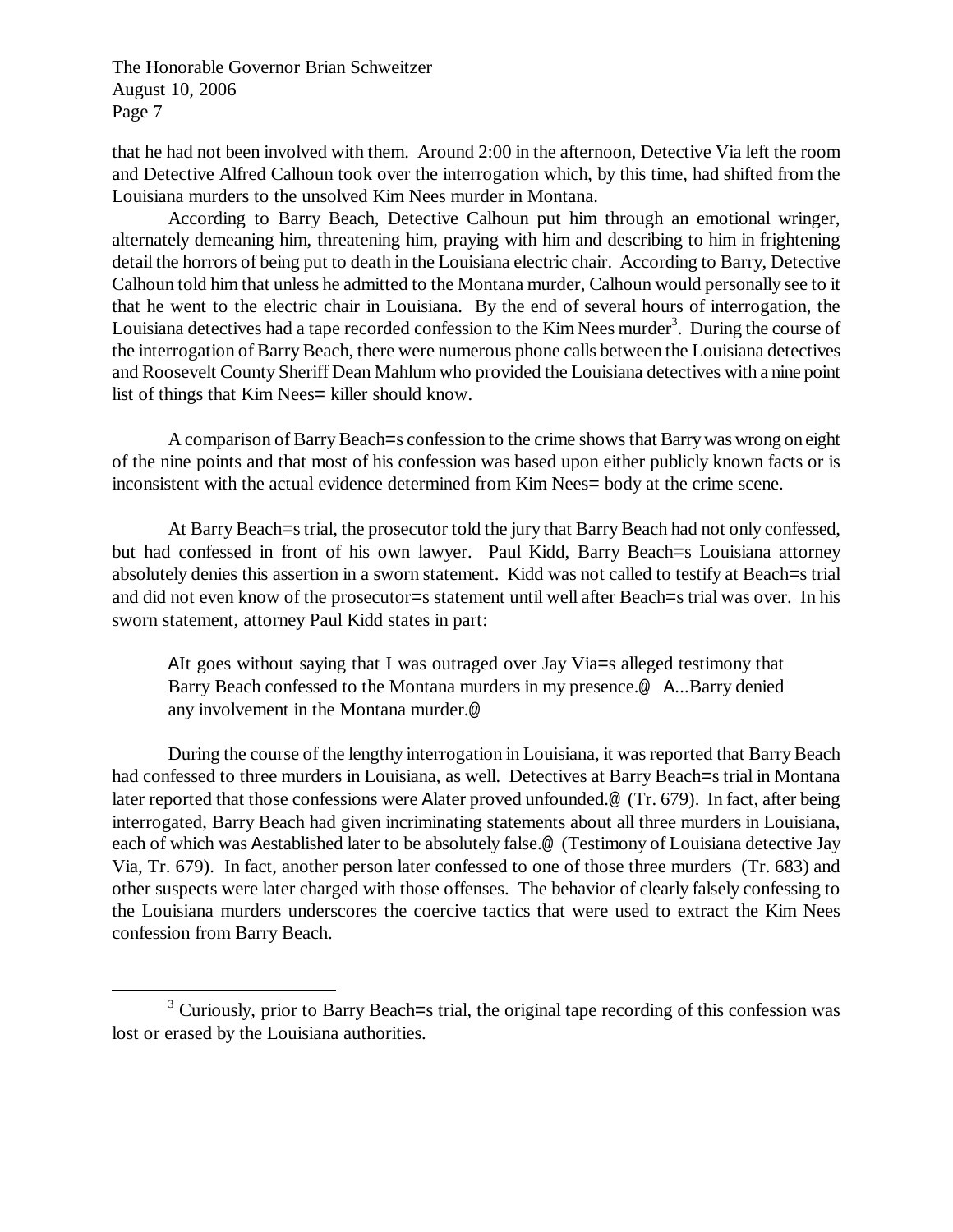## **Barry Beach=s Confession was False**

A careful analysis of Barry Beach=s alleged confession demonstrates that many of the factual statements reported by Barry to the Louisiana detectives as to how the murder occurred are inconsistent with evidence found at the murder scene. These inconsistencies were never investigated and presented to the jury at the time of Barry Beach=s trial. Some of the more significant factual inconsistencies contained in Barry Beach=s alleged confession include the following:

1. The location of the crime.

Barry Beach=s narrative statement indicates that Kim Nees= truck was parked by the train bridge near the riverbank. In fact, Kim Nees= truck was located 257 feet away from the body. This is significant because later in the alleged confession, Barry describes making three trips from the truck to the river to dispose of evidence. Each of these trips from the truck to the river would have required a round trip distance of over 500 feet within a very short period of time. A review of Barry Beach=s confession indicates his belief that the truck had been parked very near the riverbank and the ultimate site where Kim Nees= body was deposited in the river. Beach claimed to have made separate trips to the river to dispose of the truck keys, later the alleged murder weapon, a crescent wrench and a tire iron, and finally, Kim Nees= body. Indeed, Barry=s confession suggests perhaps a fourth trip where he also retrieved Kim Nees= jacket and threw it over the riverbank.

It should be noted that the Poplar River was searched by divers numerous times for any of these items of evidence. Neither the keys, the crescent wrench, the tire iron or any jacket belonging to Kim Nees were found in or near the river.

2. The manner of depositing Kim Nees= body into the river.

In his alleged confession, Barry Beach claimed that he pushed Kim Nees= body over the riverbank ledge. He says nothing about going down onto the riverbank, below the ledge to pick up the body and walk it several feet from the bottom of the bank over to the river and place it in the water. Both the photographic and descriptive evidence clearly indicate that Kim Nees= body could not have been deposited into the river from the top of the ledge B the distance is too great. It was necessary for someone to first drop the body down from the ledge to the riverbank, then climb down and pick up the body, walk it over to the river and throw or place it in the water. Indeed, barefoot prints were found on the riverbank very close to the body. Those footprints are too large to have been left by Barry Beach.

3. Kim Nees= wounds.

Barry Beach=s alleged confession indicates his uncertainty of whether Kim Nees received any wounds that began to bleed while she still remained in the pickup truck. The examination of the interior of the pickup truck by law enforcement authorities revealed heavy blood spatters throughout the interior of the vehicle, particularly on the passenger side which was soaked with blood. It is unlikely that Kim Nees= assailant would not have noticed the extensive blood flowing from her injuries while she still remained in the pickup truck.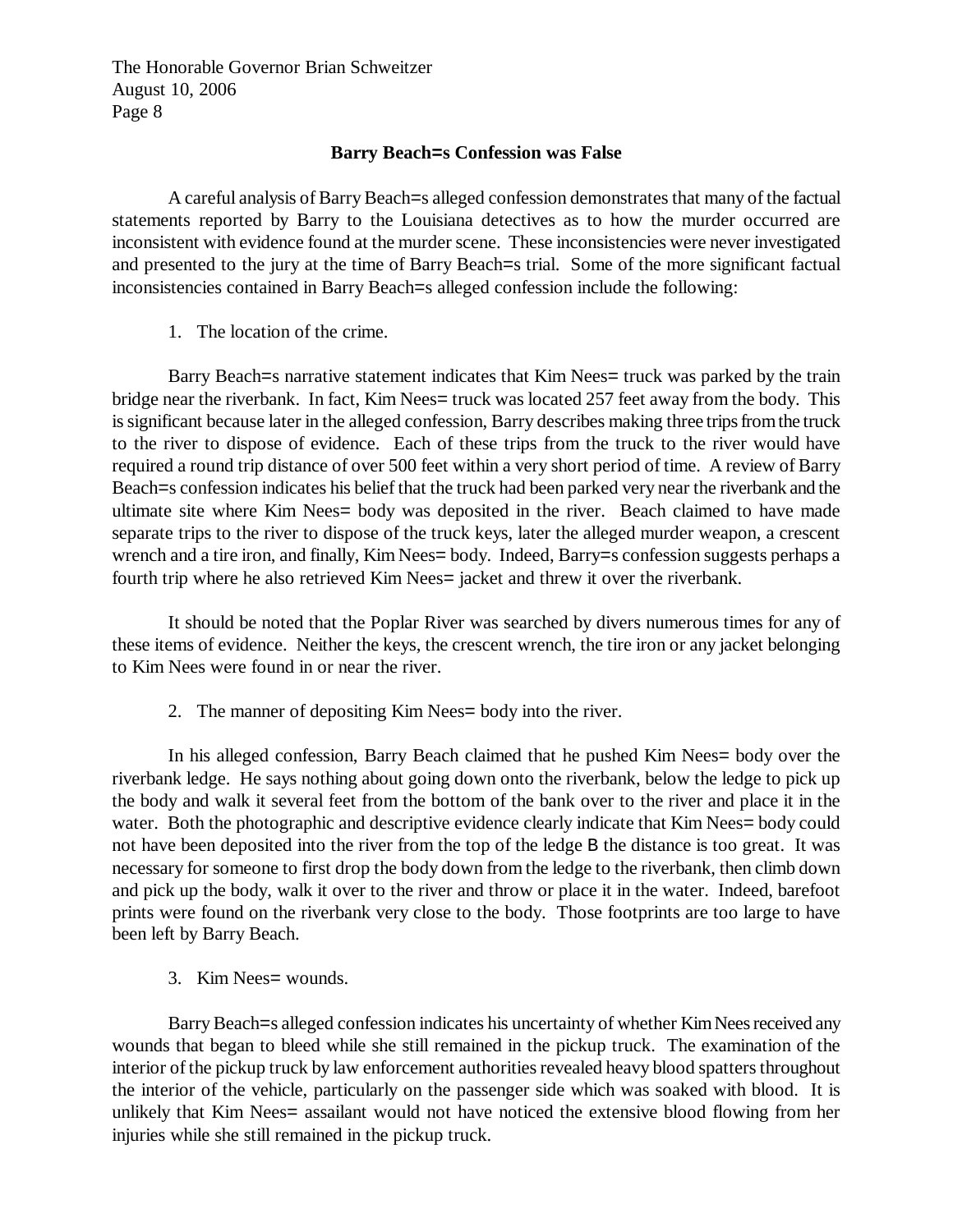#### 4. Kim Nees= exit from the pickup truck.

Barry Beach=s alleged confession indicates that Kim Nees escaped out the driver=s side of the pickup truck. Barry=s confession claims that he exited the passenger side of the vehicle, ran around the truck, caught Kim Nees at the driver=s door and pinned her against the driver=s side of the vehicle where he then beat her with a tire iron. Given the extensive bleeding evident inside the pickup truck cab, it is clear that Kim Nees was already severely injured and bleeding profusely while she was still in the pickup truck. Yet there was absolutely no blood found anywhere on the exterior driver=s side of the pickup truck, including the exterior driver=s door. All of the blood on the exterior of the truck was found on the passenger side. Both the FBI=s investigation and the recently retained defense expert=s investigation of the interior of the pickup truck have concluded that Kim Nees was dragged out the passenger side of the vehicle, not the driver=s side as Barry Beach claimed in his confession. The bloody palm print found on the outside of the passenger door suggests one of Kim Nees= attackers shoved the passenger door closed after Kim was pulled out the passenger door.

5. Kim Nees= injuries.

In his alleged confession, Barry Beach claimed that while he had Kim Nees pinned up against the driver=s side of the vehicle, he hit her with his fists and began choking her. The medical examiner, Dr. Pfaff, testified that Kim Nees had never been choked. There were no injuries to her larynx or hyoid bone nor were there any hand marks, bruising or imprints suggesting that she had been choked or hit with fists at all. Trial transcript, p. 442.

6. The murder weapon.

Barry Beach=s confession indicates that he initially attacked Kim Nees with a 12 inch chrome crescent wrench that he found under the truck seat. Shortly after Kim Nees= death, it became widely known throughout Poplar that the authorities believed that Kim Nees had been attacked with a 12 inch chrome crescent wrench. The authorities believe this to be the case because Ted Nees, Kim Nees= father, had indicated that he had recently purchased such a crescent wrench and that it was now missing. The local hardware store in Poplar, Montana had placed a display in its store front window showing a photograph of Kim Nees and a 12 inch crescent wrench as part of the display.

Kim Nees= father, Ted Nees, however, indicates that his crescent wrench was always kept in the tool box which was positioned in the bed of the pickup, not in the cab. Barry Beach had indicated in his confession that he retrieved the murder weapon from under the seat in the cab of the pickup truck.

In addition to the above, recent expert analysis based on the examination of the photographs of Kim Nees= injuries and the autopsy report contradict the Montana medical examiner=s opinion regarding the crescent wrench being the murder weapon. Forensic pathologist, Dr. Donald Reay, formerly King County, Washington medical examiner, and a nationally renown forensic pathologist with particular expertise in traumatic death has opined that: AThere is nothing distinctive to the injuries to indicate specifically that a crescent wrench was responsible for these injuries. To the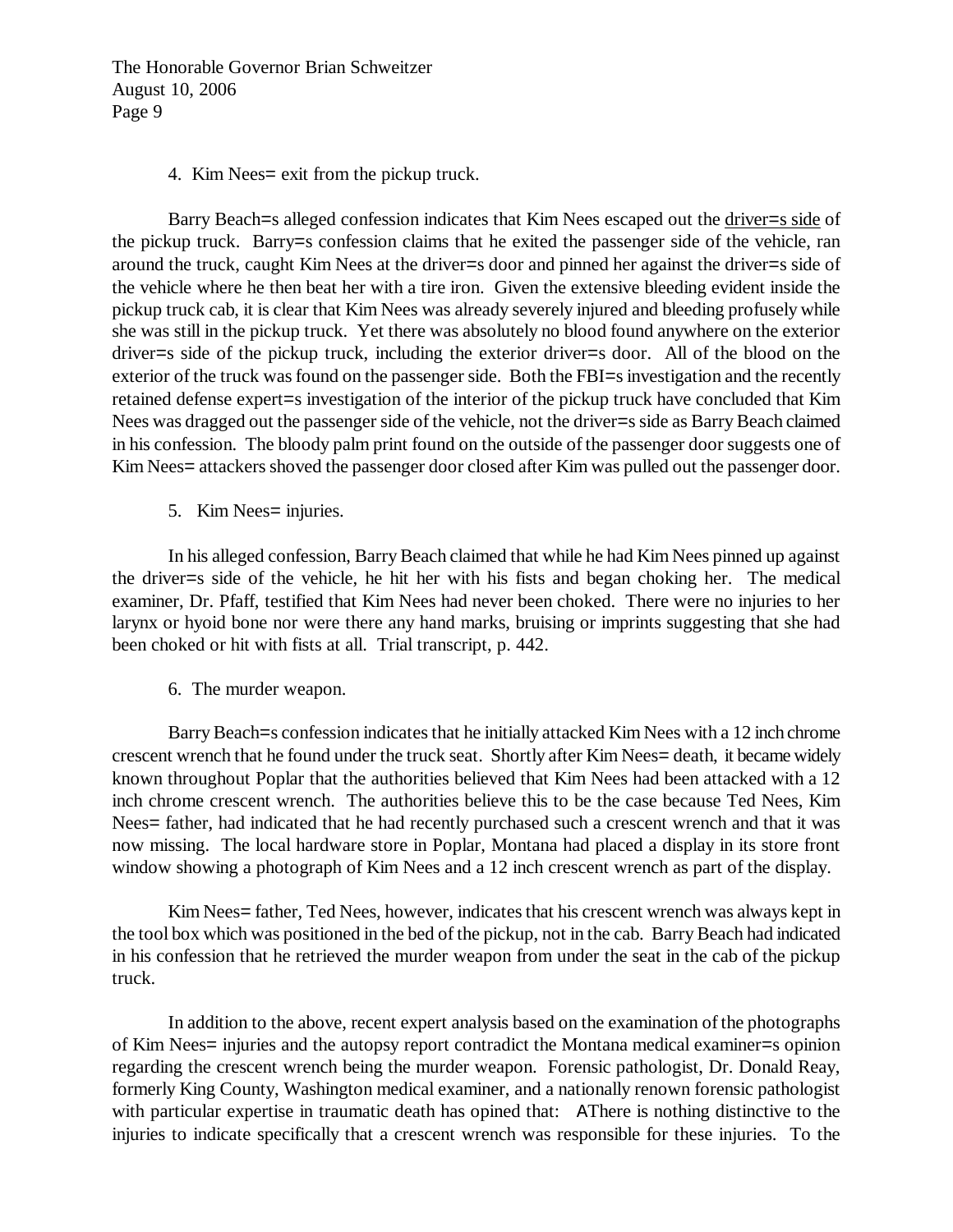contrary, none of the injuries show irregular tool mark features commonly associated with a crescent wrench.@ Dr. Reay indicates that the crescent wrench could not have caused all of the lunar shaped injuries that were present on Kim Nees.

7. Kim Nees= clothing.

In Barry Beach=s alleged confession, he indicates that at the time of Kim Nees= murder, she was wearing a brown sports jacket and plaid polyester blouse. Kim Nees was not wearing either of these items, but instead wore a navy blue and red blazer and a white sweater. In addition, Barry Beach claimed that the jacket worn by Kim Nees was thrown over the riverbank. No such jacket was ever found. Interestingly, recorded conversations between the Louisiana detectives and Sheriff Mahlum demonstrate that, during the course of the interrogation with Barry Beach, the detectives recognized there was a problem with Barry Beach=s description of the clothing as it didn=t match the actual clothing that Kim Nees was wearing.

8. Barry Beach=s explanation regarding the lack of blood on the drag trail.

In Barry Beach=s alleged confession, the police questioned him regarding the lack of blood found on the 257 foot long drag trail between the pickup truck and Kim Nees= body. Barry indicated that he put Kim Nees= body in a garbage bag that he found in the truck and then dragged her body in the garbage bag from the truck to the river. The area of the drag trail covering 257 feet consisted of grass, dirt and rocks. Kim Nees weighed approximately 115 pounds. If Kim Nees had been placed in a garbage bag and then was dragged the 257 feet, the garbage bag would have been shredded and the remnants of the bag should have been found along the drag trail. No garbage bag or remnants of any garbage bag were found anywhere on the drag trail, on the riverbank, or in the river.

9. How Kim Nees= body was moved.

In his alleged confession, Barry Beach claimed that he held Kim Nees= body by the shoulders and dragged her face up from the area near the truck to the river. Dr. Pfaff, the Montana forensic pathologist opined that Kim Nees was probably dragged feet first based on bruising to her shoulders and other physical evidence.

10. Barry Beach=s clothing.

No blood stained clothing of Barry Beach=s was ever located. In his alleged confession, Barry Beach was asked what he did with his clothing which would presumably have been extensively blood stained. Barry claimed that after having disposed of Kim Nees= body, he stripped off his clothing, went to an empty railroad car parked on the railroad tracks and burned his clothing within the railroad car. The railroad company has never indicated any evidence of any fire found in any of the railroad cars in the area.

11. Barry Beach=s fingerprints.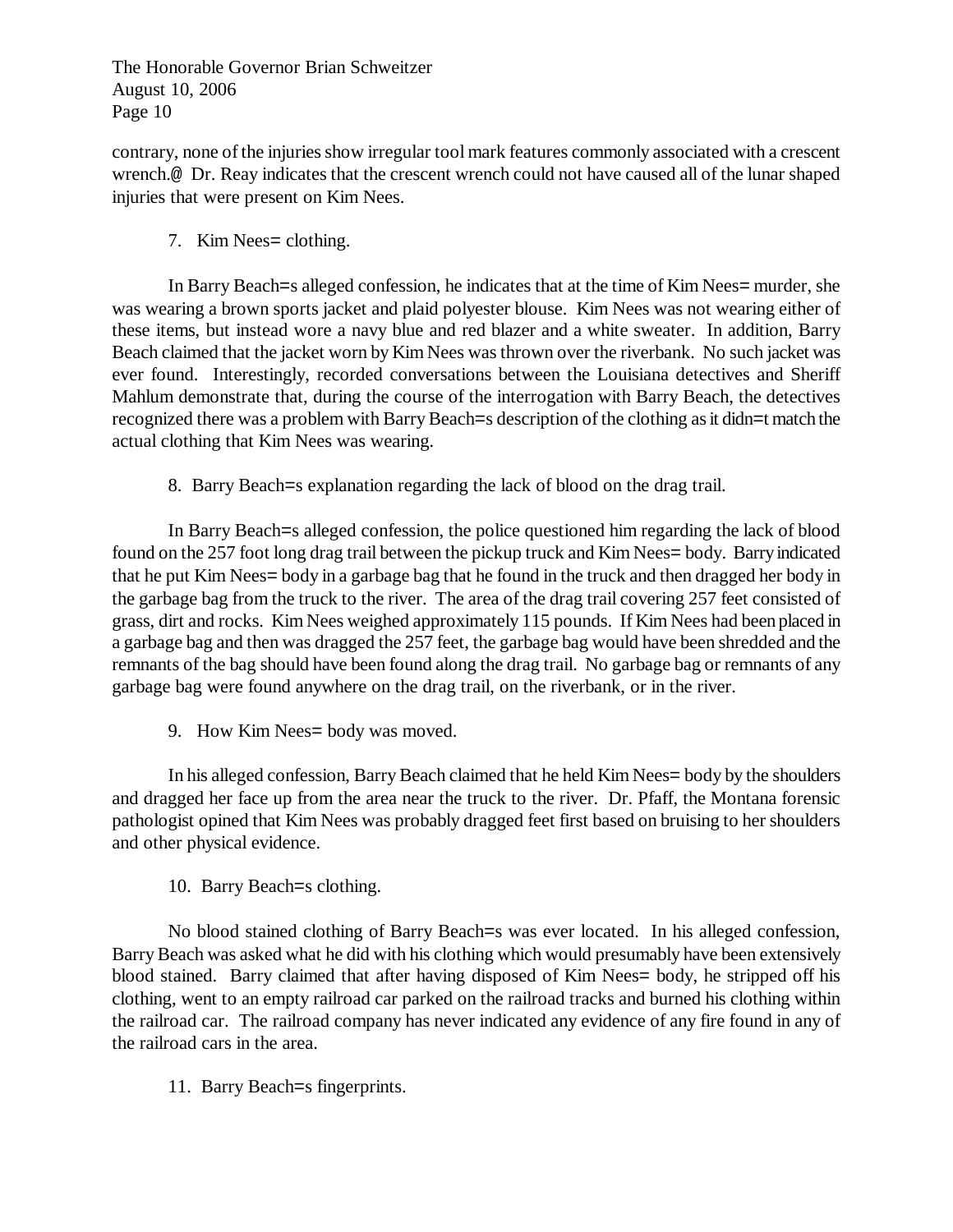One of the concerns of the investigators was the fact that Barry Beach=s fingerprints were not found anywhere on the interior or exterior of the pickup truck despite the fact that dozens of other prints were found. In the alleged confession, Barry Beach was asked about his fingerprints. Barry claimed that he wiped his fingerprints away. Despite this claim, the police did find numerous unidentified palm prints and fingerprints both inside and outside the truck. Some of those palm prints and fingerprints were identified as being from Kim Nees or Pam Nees. The police also took elimination prints from numerous police officers and other individuals. At this time, there still remain 28 fingerprints and 4 palm prints that are unidentified. In addition, there is an obvious bloody palm print that was found on the passenger side door with no evidence of any attempt to wipe this palm print. There is no explanation of how Barry Beach was able to wipe away only his own fingerprints and leave all of the others.

#### **False Confession**

Dr. Richard Leo, a renown expert in the field of false confessions carefully examined Barry Beach=s alleged statements to the Louisiana detectives and determined that there were numerous reasons for concern about the validity of Barry Beach=s statements. The interviews conducted by the Louisiana police officers were, of course, not videotaped and a tape recording was only made after several hours of interrogation had already taken place. Because of the large number of wrongfully convicted based upon false confessions, a number of courts, states and police departments are now requiring videotaping of custodial interrogations as a way to protect the innocent and ensure the conviction of the guilty. For example, the Supreme Courts of Alaska and Minnesota have declared that under their state constitutions, defendants are entitled as a matter of due process to have their custodial interrogations recorded. In the spring of 2003, the Illinois general assembly overwhelmingly passed landmark legislation requiring the electronic recording of police interrogations of suspects in homicide cases. As a matter of internal departmental policy, police departments in places like Brower County, Florida and Santa Clara County, California require officers to video tape custodial interrogations in certain circumstances. Dr. Richard Leo after reviewing all the materials in the Barry Beach case, stated that:

AIn my professional opinion, then, Mr. Beach=s post-admission narrative B or what is more commonly described as his confession B is, based on my analysis of the materials reviewed and discussed in this report, almost certainly (if not certainly) false and should not have been relied on or given any weight by the triers of fact who convicted him. What makes this case potentially tragic is that there was no evidence other than Mr. Beach=s disputed, forensically meaningless and lightly coerced >I did it= statement to support the state=s otherwise unsupported assertion of his guilt. If Mr. Beach=s confession is false, as I believe it almost certainly to be, then he is an innocent man unjustly convicted of a heinous murder for which he has been wrongfully incarcerated for almost two decades.@

## **Summary regarding Barry Beach=s confession**

Although Barry Beach=s confession contains numerous details, there is not one detail that Barry Beach revealed in his confession that was not public knowledge or is not inconsistent with the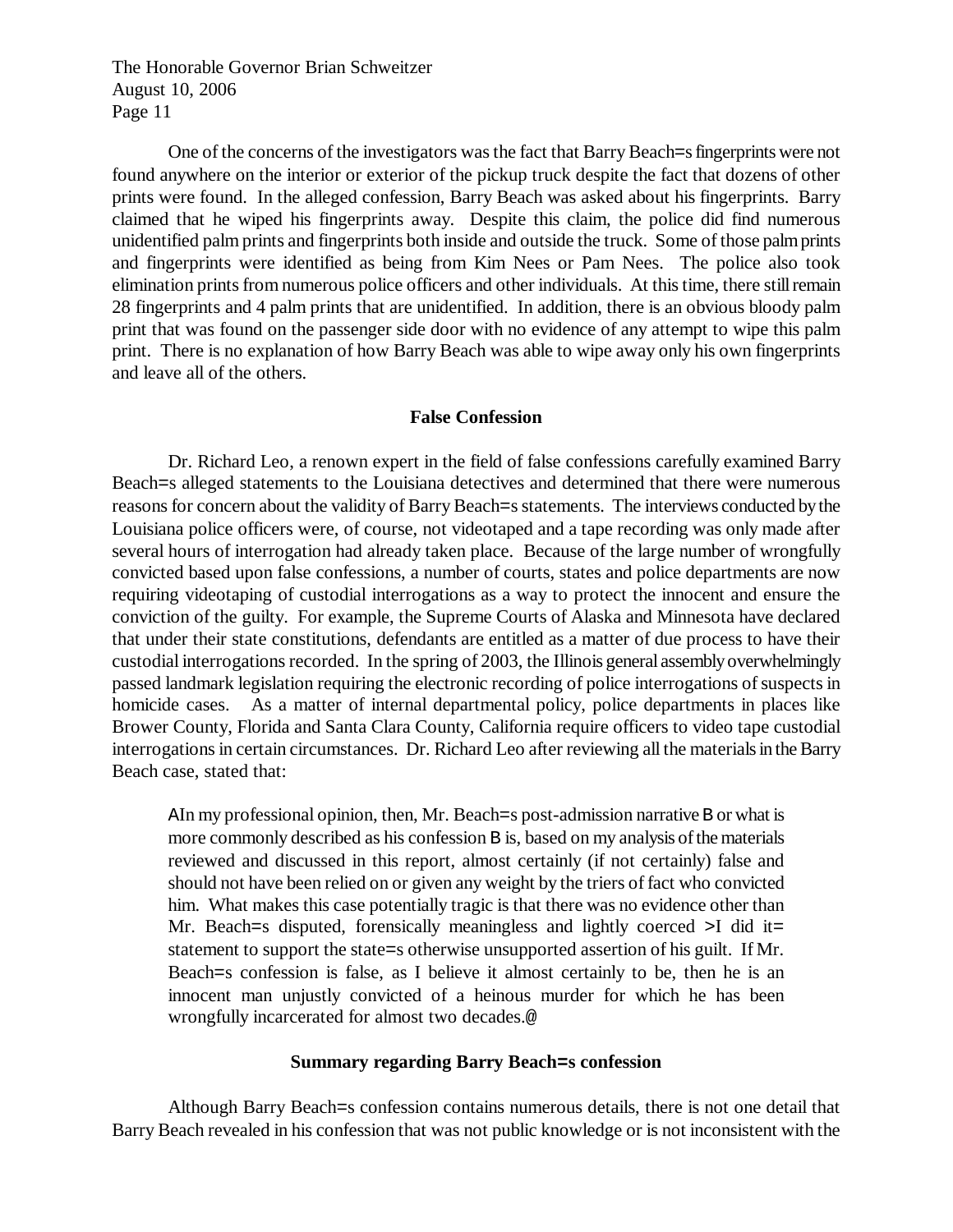-

physical evidence. It was widely known throughout Roosevelt County that police suspected that Kim Nees was attacked with a crescent wrench. Apart from that detail, Barry Beach=s details regarding the location the truck, how Kim exited the pickup truck, how her body was moved from the truck to the river, what clothing she wore, whether or not she was choked as a part of the attack, what happened to the truck keys, the murder weapon and Kim Nees= jacket and the disposition of Barry Beach=s own fingerprints all appear to be false. Despite this, in closing argument at the trial, the prosecuting attorney claimed that Barry Beach revealed 25 separate points in his confession that were unknown to the public. The prosecutor did not specify what any of these points were. An examination of the confession demonstrates the prosecutor=s characterization of the confession was not accurate.

The American criminal justice system fails sometimes. The second most common factor leading to wrongful convictions that were found in the first 130 DNA exonerations were that of Afalse confessions.@ The third most common factor leading to wrongful convictions was incorrect microscopic hair comparison matches<sup>4</sup>. In Barry Beach=s case, both false confession and microscopic hair comparison matches were at work leading to his wrongful conviction.

## **Prosecutorial Misconduct During Trial**

Barry Beach=s trial was infected with serious misconduct by the prosecuting attorney.

The sole evidence admitted at trial against Barry Beach was his alleged confession to the Louisiana police officers. There were no witnesses placing Barry Beach at the scene of Kim Nees murder. Apart from the police officers= claim that Barry Beach confessed, there were no other witnesses claiming that Barry Beach had made incriminating statements to them or in their presence. No expert witnesses testified on behalf of the state regarding examination of any physical evidence that connected Barry Beach to Kim Nees= murder. The only reference at trial to physical evidence connecting Barry Beach to Kim Nees= murder came from the prosecuting attorney who, without objection, improperly told the jury in his opening statement that a pubic hair had been found on Kim Nees= sweater and that that pubic hair was in fact the defendant=s. Apart from this reference, there was no other physical evidence introduced at trial connecting Barry Beach to this crime.

During the investigation of this case, Kim Nees= sweater which was found neatly folded on the ground near the passenger door of the pickup truck was collected and retained as evidence. In the fall of 1983, it was sent to the Montana state crime lab. At the crime lab, forensic scientist Arnold

<sup>&</sup>lt;sup>4</sup> Of the first 130 DNA exonerations, 101 involved mistaken identification. Thirty-five involved false confessions and 21 involved microscopic hair comparison matches that proved to be incorrect.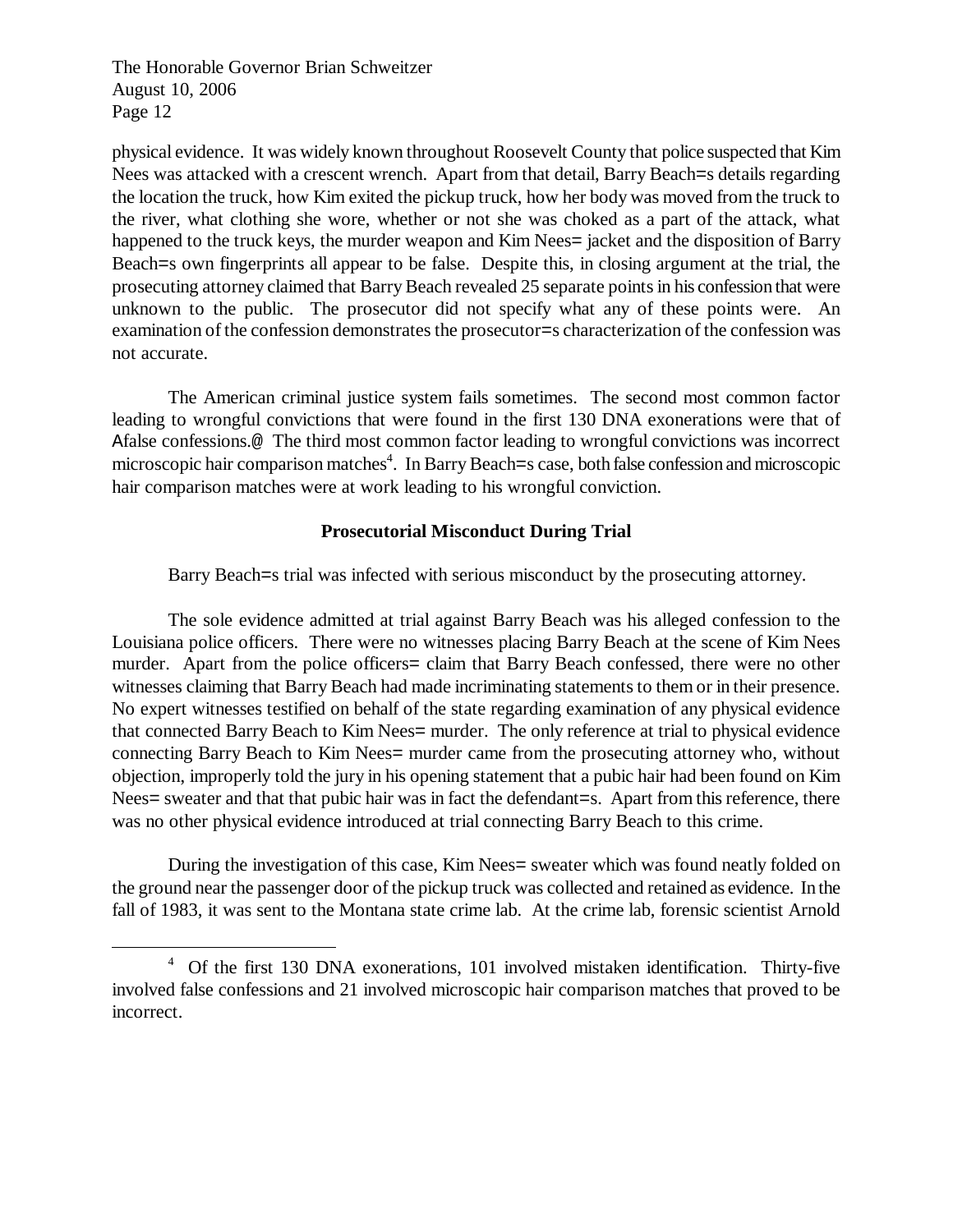<u>.</u>

Melnikoff examined the hair found on the sweater and issued a report dated December 13, 1983 indicating that on November 14, 1983, the crime lab received a sealed paper bag with the white sweater of Kim Nees. Melnikoff reported: A35 microscopic slides were prepared of hair present on item 1110-7 and were examined microscopically with the following conclusions: 23 slides . . . contained head hair characteristic of Kimberly Nees= head hair, 11 slides. . . contained cat and/or dog hair. One slide, lab number CU100A27, contained one pubic hair characteristic of the suspect, Barry Allan Beach=s pubic hair.@

Forensic scientist Arnold Melnikoff did not testify before the jury at Barry Beach=s trial. His report was not introduced in evidence. The pubic hair which was the subject of Melnikoff=s report was not introduced as evidence at the trial. Despite the failure to present this actual evidence or testimony, the prosecutor improperly told the jury that the hair found on Kimberly Nees= sweater was the defendant= $s^5$ .

The prosecutor=s blatant assertion that one of Barry Beach=s pubic hairs was found on Kim Nees= sweater was extremely prejudicial and caused the entire trial to be unfair. The prosecutor had argued in opening statement that one of Barry Beach=s hairs was found on Kim Nees= sweater. Trial transcript, p. 314-315. When it was time to introduce the evidence, the prosecutor conceded that it was inadmissible and he could not establish chain of custody. Trial transcript, p.334-335. Nonetheless, during cross examination of Sheriff Mahlum, the prosecutor referred again to the hair evidence attempting to back door its admission. Trial transcript, p.801-802. Finally, even more egregiously, the prosecutor argued the existence of this hair evidence in his closing argument. Trial transcript, p. 932-933. The prejudicial impact of the prosecutor=s actions was monumental. First, the courts have now determined that microscopic hair comparison evidence is not sufficiently reliable. In Williamson v. Reynolds, 904 F.Supp. 1529 (D. Oklahoma 1995), the court in finding microscopic hair comparison evidence to be unreliable noted that:

AThe few available studies reviewed by this court tend to point to the method=s unreliability. . . in response to studies indicating a high percentage of error in forensic analysis, the law enforcement assistance administration sponsored its own laboratory proficiency testing program. Between 235 and 240 crime laboratories throughout the United States participated in the program which compared police laboratories reports with analytical laboratories findings on different types of evidence, including hair. Overall, the police laboratories performance was weakest in the area of hair analysis. The error rate on hair analysis were as high as 67% on individual samples, and the majority of the police laboratories were incorrect on 4 out of 5 samples analyzed. Such an accuracy level was below chance.<sup>@</sup> Williamson, 904 F.Supp. at 1556.

Here, the prosecutor=s error was far more flagrant and grossly prejudicial. Without even subjecting the so-called hair evidence to cross examination because Arnold Melnikoff never testified and the hair evidence was not actually introduced in direct violation of the rules of evidence and the

<sup>&</sup>lt;sup>5</sup> It is reversible error for a prosecutor to make reference to Afacts@ not introduced in evidence before the jury as the prosecutor in Barry Beach=s trial did.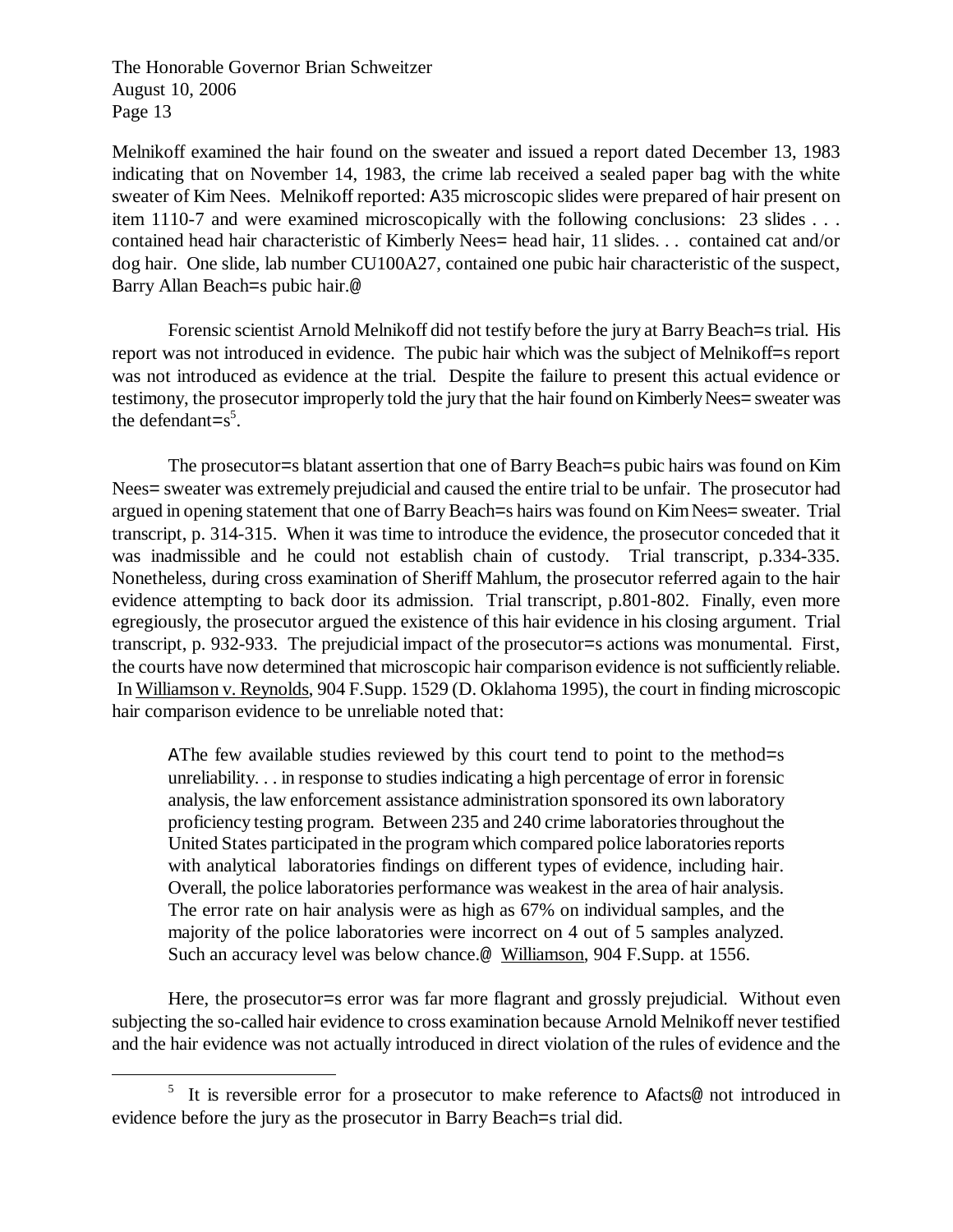<u>.</u>

rules of professional conduct, the prosecutor told the jury in absolute terms that there was a hair on Kim Nees= sweater that tied Barry Beach to the homicide.

Referring to inadmissible evidence violates the rules of professional conduct. See Rule 3.4(e): AA lawyer shall not . . . in trial, allude to any matter . . . that will not be supported by admissible evidence. . .@. Likewise, the prosecution function, A.B.A. Standards Relating to the Administration of Criminal Justice (1979), Standard 3-5.5 provides: A. . . it is unprofessional conduct to allude to any evidence unless there is a good faith and reasonable basis for believing that such evidence will be tendered and admitted in evidence.@ In United States v. Dinitz, 96 S.Ct. 1075, 1082 (1976), the court stated:

ATo make statements [in opening] which will not or cannot be supported by proof is, if it relates to significant elements of the case, professional misconduct. Moreover, it is fundamentally unfair to an opposing party to allow an attorney, with standing and prestige inherent in being an officer of the court, to present to the jury statements not susceptible to proof but intended to influence the jury in reaching a verdict.@

In Berger v. United States, 55 S.Ct. at 633 (1935), a case very similar to Barry Beach=s, the Supreme Court found prosecutorial misconduct mandating reversal. The court held that under the circumstances, the prejudice to the cause of the accused is so highly probable that we are not justified in assuming its non-existence. Numerous other courts have found that where the prosecutor in closing insinuates there is evidence other than that presented which connects the defendant with the offense, reversal is required. United States v. Brantil, 756 F.2d 759, 767 ( $9<sup>th</sup>$  Cir. 1985); Gradsky v. United States, 373 F.2d 706 (5<sup>th</sup> Cir. 1967); United States v. Diloreto, 888 F.2d 996 (3<sup>rd</sup> Cir. 1989). **Arnold Melnikoff=s Role in Barry Beach=s Conviction**

Former crime lab scientist Arnold Melnikoff=s proficiency in the field of hair comparison analysis has now been completely discredited by a number of investigations revealing serious mistakes in his testing procedures and serious flaws in his opinions regarding hair identification and comparisons. Melnikoff had left the Montana State crime lab and was working for the Washington state crime lab at the time that his complete lack of proficiency in the field of hair comparison was finally exposed. Melnikoff has since been fired by the Washington state crime lab for additional incompetence<sup>6</sup>. Melnikoff=s proficiency as a hair examiner was called into question following investigation of his testimony with regard to hair analysis in a number of Montana cases. Two reexaminations of hair samples through DNA testing in two Montana cases including State v. Bromgard and State v. Kordonowy have shown that Melnikoff=s hair analysis was completely in error resulting in two men being wrongfully convicted. Both of those convictions have been vacated because the hair to which Melnikoff testified was still available and was DNA tested where such testing confirmed Melnikoff=s errors.

<sup>6</sup> Melnikoff was not allowed to perform microscopic hair analysis in Washington state because he could not pass the proficiency tests.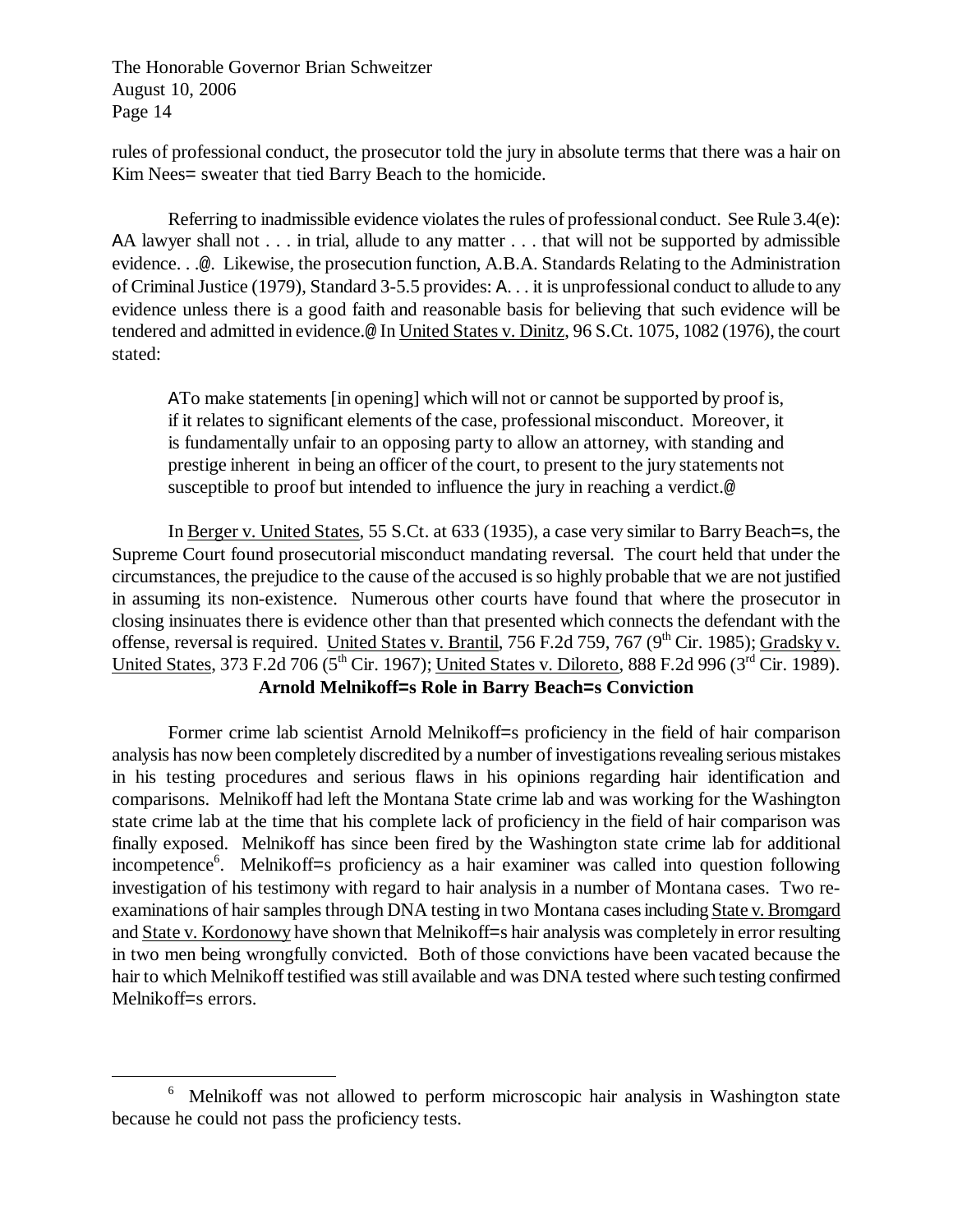Following the exoneration of Jimmy Ray Bromgard who was freed after DNA testing proved Melnikoff=s testimony to be false, the Attorney General of the State of Montana undertook an audit of all cases in which Melnikoff had conducted hair analysis. It appears that Barry Beach=s case was excluded from the pool of cases the Attorney General audited because Melnikoff did not actually testify at Barry Beach=s trial despite the fact that the prosecutor improperly repeatedly referred to Melnikoff=s results during the course of Barry Beach=s trial. Melnikoff is now a defendant along with the State of Montana in a lawsuit brought by Bromgard.

Barry Beach=s current defense attorney has interviewed Arnold Melnikoff and former crime laboratory scientist Kenneth Konzak in an attempt to locate the missing pubic hair. The State of Montana Attorney General has repeatedly objected to any attempts to interview Melnikoff regarding his testing or analysis of the pubic hair at issue in Barry Beach=s case and has also refused to turn over Melnikoff=s notes and diagrams regarding his analysis of that hair.

To date, the pubic hair referenced in Arnold Melnikoff=s report of December 13, 1983 wherein he opined that one pubic hair had characteristics of the suspect Barry Allan Beach cannot be located. Roosevelt County District Court Judge David Cybulski issued orders allowing the defense to have this hair DNA tested. Neither the Montana state crime lab, the Roosevelt County District Attorney, or the Montana Attorney General=s office have been able to account for the loss of this hair. As a result, no DNA testing has been available to confirm or refute Melnikoff=s conclusions.

## **Prosecutorial Misconduct Regarding the Physical Evidence**

Despite the fact that Arnold Melnikoff did not testify before the jury at Barry Beach=s trial and despite the fact that no hair evidence was actually introduced, the prosecuting attorney Assistant Attorney General Mark Racicot told the jury in his opening statement at trial transcript pages 314-315 the following: AAnd the forensic scientist from the lab in Missoula will tell that on the jacket of Kim Nees= laying B found laying outside that vehicle, that there was a pubic hair belonging to the defendant. They will tell you how easy it is for hair to transfer from one place to another and that this hair located on the sweater of Kim Nees was, in fact, the defendant=s.@

The prosecutor made two separate misstatements of fact about the pubic hair in his opening statement to the jury. First, Athat there was a pubic hair belonging to the defendant@ and second, Athis hair located on the sweater of Kim Nees was, in fact, the defendant=s.@ Even had forensic scientist Arnold Melnikoff testified, he could not properly have stated as such. All Melnikoff could have stated was that Barry Beach=s hair may have shared the characteristics with the hair found on the sweater. The prosecutor misstated the strength of any opinion that could have been offered by Melnikoff in stating as a fact that the hair was Barry Beach=s. The prosecutor=s reference to the pubic hair at all was misconduct because Melnikoff did not testify and there was no pubic hair introduced into evidence and no hair comparison testimony offered at trial. The prosecutor exacerbated this misconduct where in closing argument, he told the jury that the hair evidence could not be introduced as a result of a technicality. Trial transcript, page 932.

# **The Bloody Palm Print**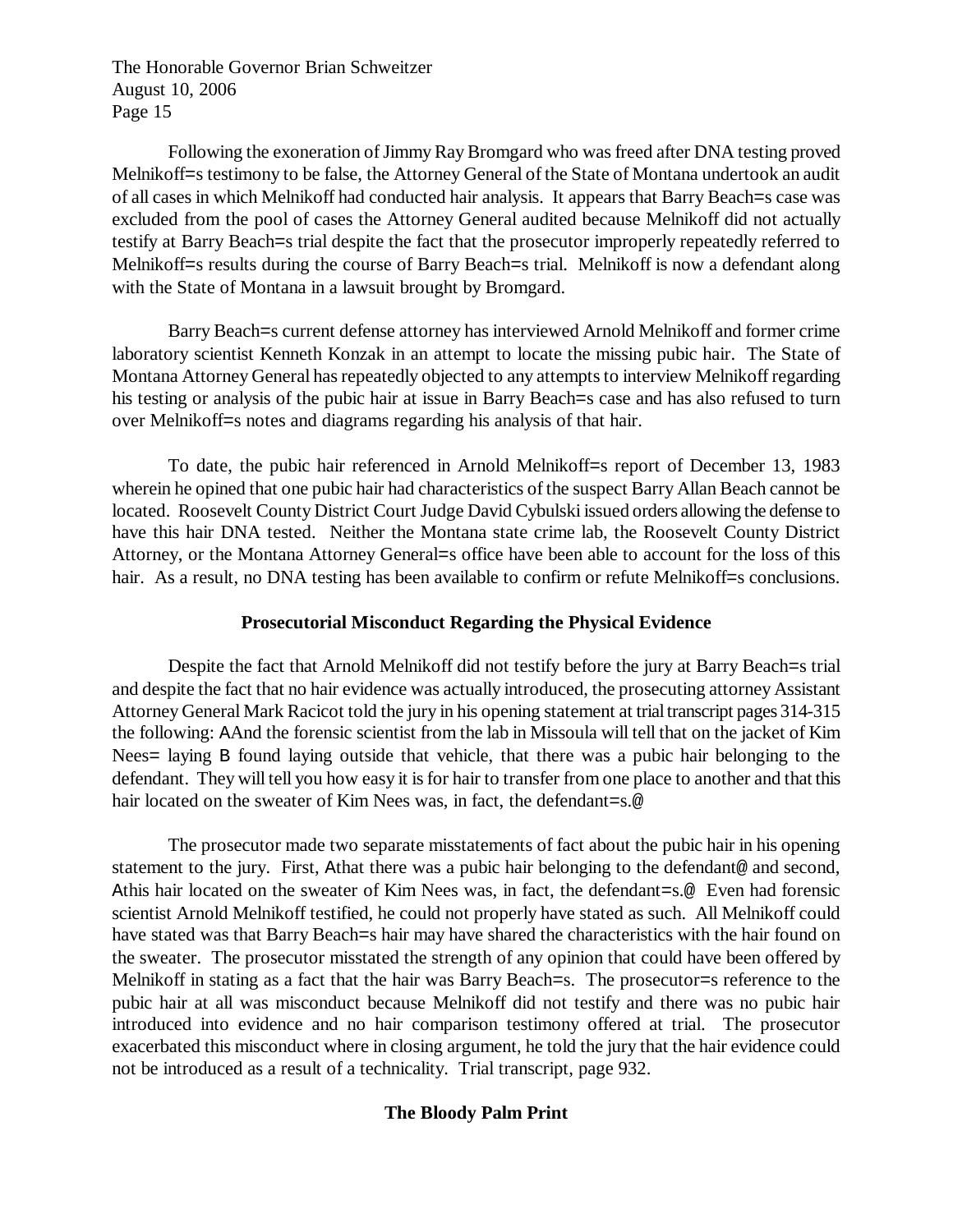The palm print left in Kimberly Nees= blood on the outside of the passenger side door of the pickup truck remains one of the most significant pieces of evidence available to find Kim Nees= real killer. However, during the trial of Barry Beach, the prosecutor misstated the evidence with regard to this palm print. The prosecutor ridiculed the significance of the palm print on the exterior of the pickup door, saying that it could have been from Kim Nees because the Aexaminer could not exclude her as having left that print.<sup>@</sup> Trial transcript, page 886. This statement to the jury was completely false. An FBI report was sent to the Roosevelt County attorney dated November 7, 1983 that stated that the palm print found on the exterior passenger side of the truck was Aof value@ meaning that there was sufficient detail so that this palm print could be used for comparison purposes. More importantly, an FBI report also indicated that both Kim Nees and Barry Beach were eliminated as donors of the bloody palm print. That report stated: AIt is noted that the crime scene investigation developed a bloody palm print on the passenger side door of the victim=s vehicle which is not identified as belonging to either Kim Nees or Barry Beach.@

Another FBI crime scene report described the significance of the bloody palm print: AThe bloody palm print that is located on the passenger door would have to have been left by the unsub [unidentified subject].@ This palm print was most likely left when one of Kim Nees= killers closed the passenger door of the truck after Kim was dragged out.

## **The Blood Stained Towel**

On the morning that Kimberly Nees= murder was discovered, a blood stained towel was found not far from the murder scene. That towel was found to have human blood, but did not match the blood type of either Kimberly Nees or Barry Beach. At trial, the prosecuting attorney misstated the evidence with regard to the significance of this blood stained towel. He told the jury, ANo one knew where the bloody towel was found or when it was found.@ Trial transcript, page 886. Later, in the prosecutor=s closing argument, he said, AI don=t know where that bloody towel was found or even if it was found in Poplar.@ Trial transcript, page 934. An FBI report clearly indicates the towel was found the morning after the murder on a fence one block from the victim=s house. AIt should be noted that an extremely bloody towel was found on a fence one block away from the victim=s home.@

The significance of this blood stained towel is that it is possible that, during the attack upon Kim Nees, one of the attackers was inadvertently struck and was bleeding and that person used the towel to wipe their own blood.

## **Other Instances of Prosecutorial Misconduct**

In addition to the prosecutorial misconduct regarding the pubic hair and the palm print and towel, there were several other instances where the prosecutor misstated the evidence and misrepresented the facts to the jury.

## **Footprints**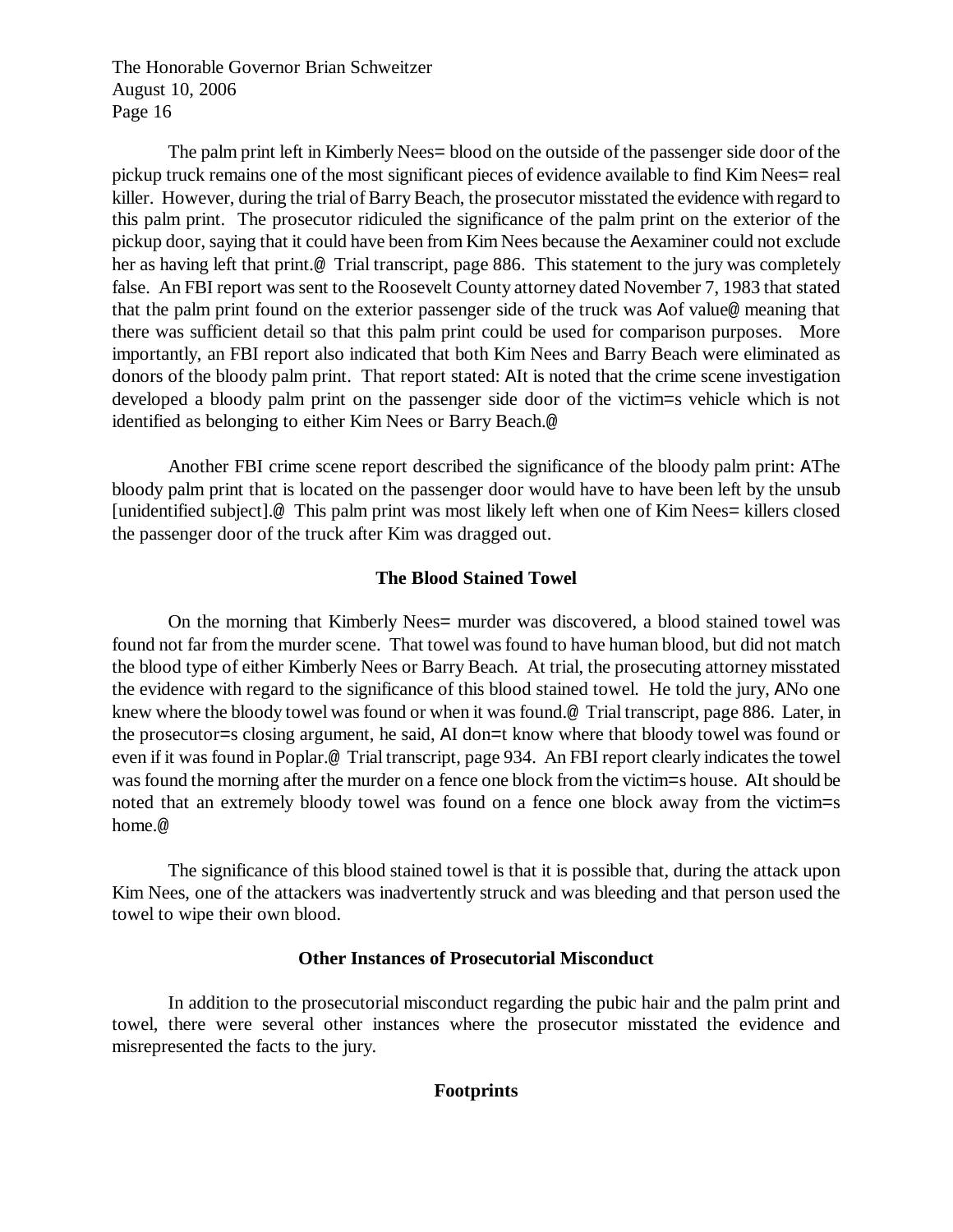Three sets of footprints were found around the Kim Nees= pickup truck and along the drag trail toward the riverbank. In closing argument, the prosecutor said the footprints at the crime scene had Aactually no value whatsoever.@ The prosecutor went so far as to suggest the footprints could have been made by a police officer. In fact, the three sets of footprints included one set of bare footprints made by a person having an 11 and 3/4 inch foot size. Barry Beach wears a size 8 shoe and his foot is much smaller than 11 and 3/4 inches. The other two sets of footprints were made by people wearing clogs or thongs. None of the police officers would have been wearing that type of foot wear. In addition, one set of the footprints was down on the riverbank very close to where the body had been deposited.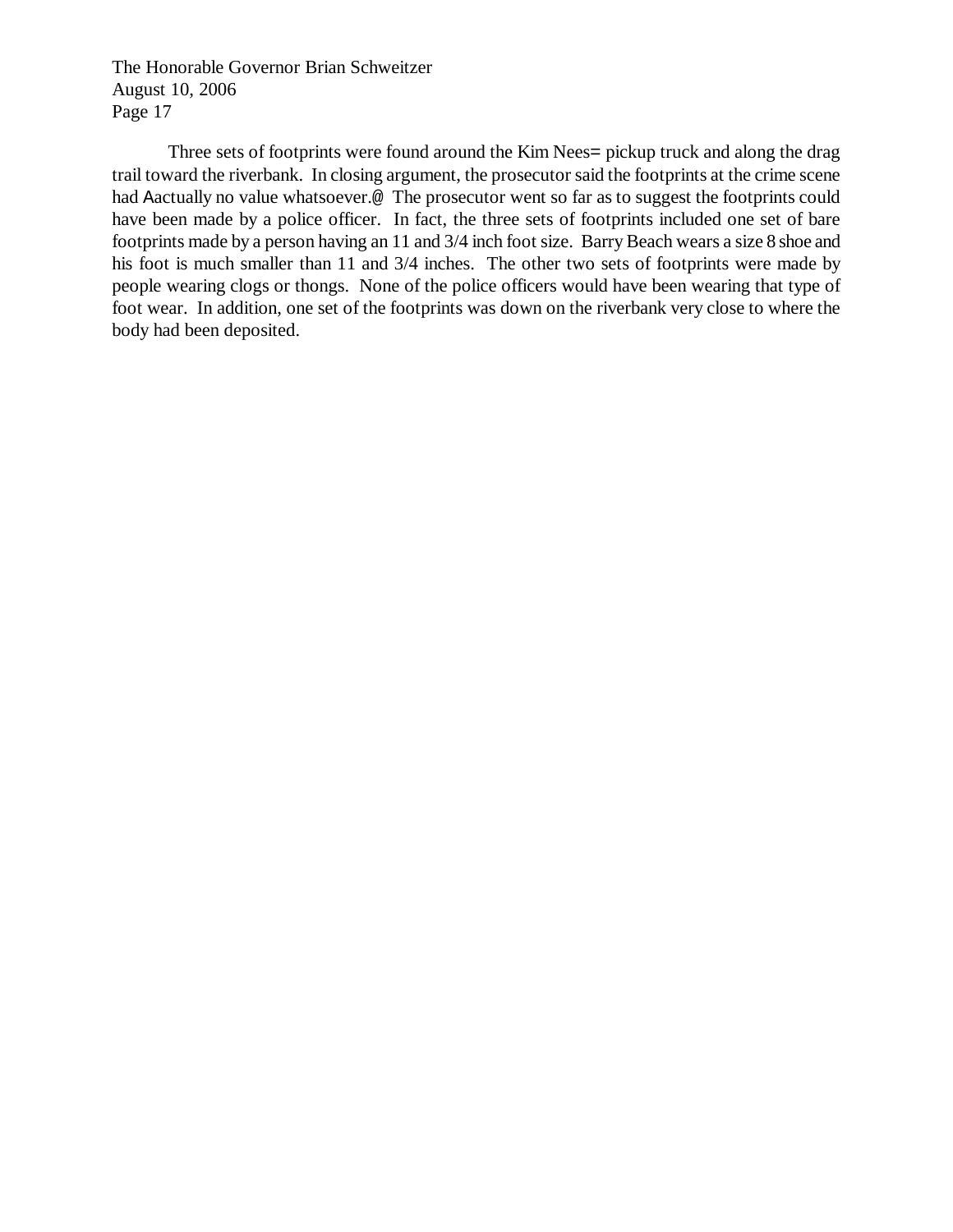#### **Fingerprints**

The prosecutor argued that Barry Beach=s fingerprints were not found anywhere on the truck because he had wiped them off. Trial transcript, page 887. This is a misleading statement because, in fact, over 40 sets of fingerprints were found within and outside the pickup truck and 28 prints and 4 palm prints have remained unidentified. None of the prints that were found belonged to Barry Beach. It would have been impossible for Barry to wipe off only his own fingerprints leaving all of the others.

The prosecutor also argued that Kim Nees= fingerprints and palm prints were not correctly taken during her autopsy. There is no evidence to support this claim. In fact, Kim Nees= fingerprints were identified all over the interior of the pickup truck based on her fingerprints taken at the autopsy and her palm print was used to eliminate her as the donor of the bloody palm print found on the passenger door.

#### **Barry Beach=s Confession**

The prosecutor told the jury that Barry Beach confessed in front of his own lawyer. Trial transcript, page 893. In fact, after the trial when he learned of this misstatement, Barry Beach=s Louisiana attorney Paul Kidd absolutely denied this assertion in a sworn statement. The prosecutor argued that Barry Beach=s confession was corroborated over and over again by independent evidence in this case. Again, there was no corroboration of Barry Beach=s confession whatsoever.

## **Evidence the State Failed to Disclose to the Defense Prior to Barry Beach=s Trial**

In September of 1979, three months after Kim Nees= murder, Roosevelt County Sheriff Don Carpenter took a taped statement from Orrie Burshia. Orrie Burshia approached Sheriff Carpenter to disclose information she learned about the Nees= murder. In that taped statement that was never disclosed to the defense, Orrie Burshia told Sheriff Carpenter of a conversation she had with Mike Longtree approximately three weeks after Kim Nees= body was discovered. Longtree told Burshia that he had been present at the scene of the crime on the night that Kim Nees was murdered. Longtree described to Burshia how he had watched a group of Native American girls, including Sissie Atkinson and one of the Reddog sisters, among others, beat Kim Nees to death. Longtree told Orrie Burshia how Kim Nees was trying to get away and begged people to help her. Longtree never said that he saw Barry Beach at the murder scene. The statement from Burshia was never turned over to Barry Beach=s lawyer.

Over the years, Mike Longtree has reaffirmed to a number of people his statement that he was present at the time that Kim Nees was murdered. On July 1, 2004, Longtree had a conversation with Lisa Perry of Poplar, Montana. During that conversation, Longtree told her that he knew the names of the people who killed Kim Nees and further indicated the killers were Maude Kirn (maiden name Greyhawk), Sissy Atkinson, Joanne Jackson, and Jordis Ferguson. Lisa Perry has given a sworn statement relating to this conversation.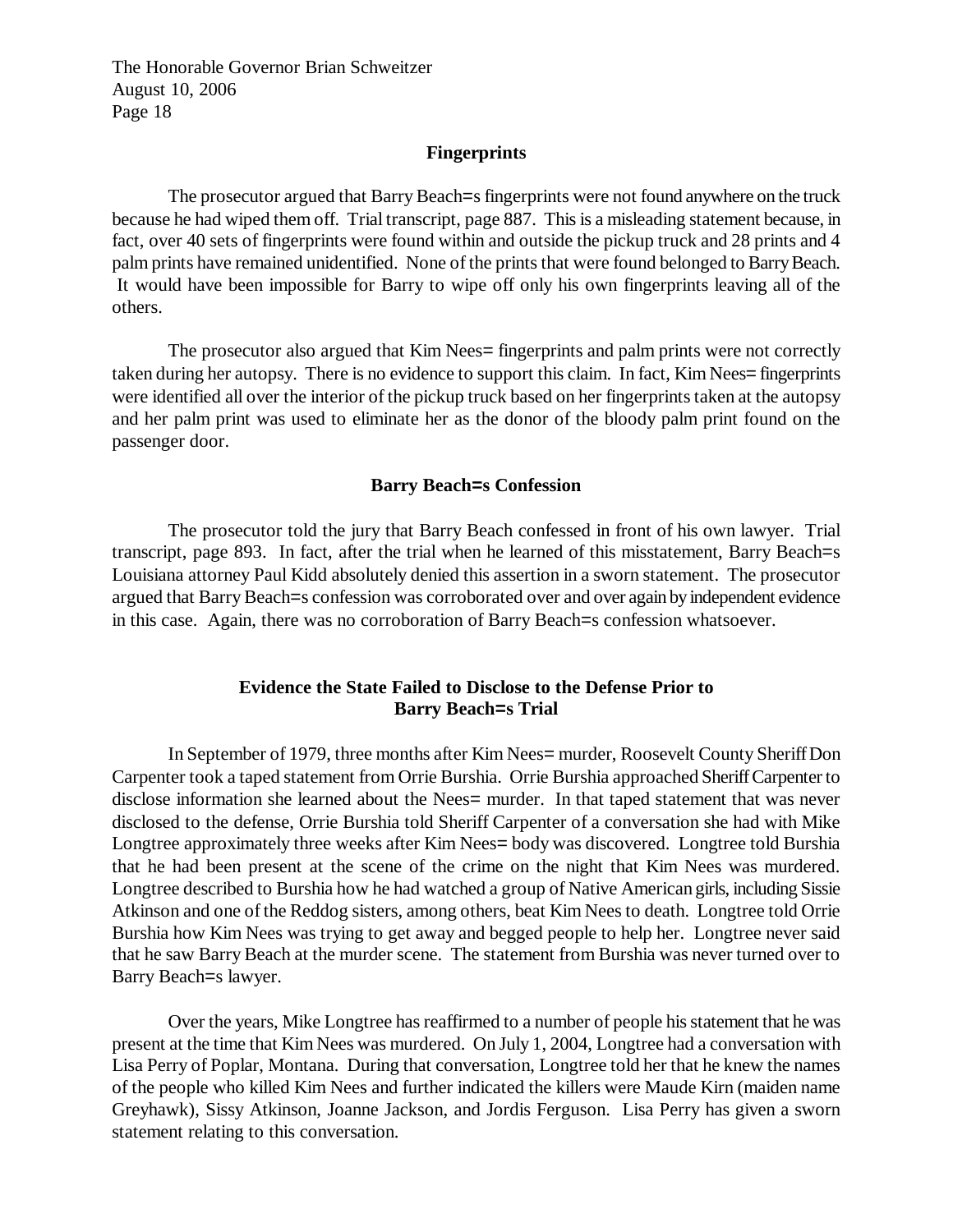<u>.</u>

Although Orrie Burshia is now dead, the fact that Mike Longtree told her that he had witnessed the murder is confirmed in the statement by Susie Cowans Bissel. Bissel has given a sworn statement of what she was told by Orrie Burshia.

Around 1990, Mike Longtree told Sherrie DeMarias, Mike Longtree=s common law wife and mother of his three children, that he saw the murder and told her some of the details. He told her that Sissie Atkinson, Maude Greyhawk, Jordis Ferguson and two Jackson sisters were involved. Longtree told her that he was with Les Bighorn and saw the girls drag Kim Nees to the river. Longtree has denied that he was a witness to the murder when contacted by police officers. Nevertheless, his statements should have been revealed to Barry Beach=s lawyer prior to the trial so the defense could investigate the statement.

## **Richard Holen**

Richard Holen of Poplar, Montana provided a statement days after Kim Nees= murder to Poplar police officer Steve Greyhawk<sup>7</sup>. At trial, there was testimony from Steve Shagunn that he saw Kim Nees sitting alone in her truck parked at Exxon station in Poplar at 12:45 a.m. Richard Holen told Officer Greyhawk that at approximately 2:00 a.m. on the night of the murder, he saw Kim Nees= pickup truck heading toward the river bottom. In fact, he was following the Nees truck in his own vehicle and saw Nees= truck turn off to go to the riverbank park. He noted that inside the cab of the truck were four or five people sitting shoulder to shoulder in the cab and one of the passengers was sitting on someone else=s lap by the passenger side door. He noted that as the pickup truck slowed to turn off the highway, his car came even closer to it and at this point, he could clearly see the outline of the heads. He noticed that one of the passengers who was sitting on someone=s lap was wearing a strap cap with a visor. Days later, when he was purchasing gasoline at a Conoco gas station in Poplar, Officer Greyhawk pulled up and started asking people at the gas station if they had seen anything or knew of anything about the Kim Nees murder. Holen told Officer Greyhawk that he had seen Kim Nees= truck on the night of her death and described his observations. Richard Holen=s existence as a witness in this case was never disclosed to the defense. Significantly, Holen had seen Kim Nees= vehicle turn into the park only about 30 minutes before she was murdered.

## **Other New Evidence of Barry Beach=s Innocence**

Judy Greyhawk is the sister-in-law of Maude Greyhawk. Maude Greyhawk was the daughter of Officer Steve Greyhawk, a tribal police officer who was on duty the night of Kim Nees= murder.

 $\frac{7}{1}$  Steve Greyhawk is the father of Maude Greyhawk. Steve Greyhawk was on duty the night of Kim Nees= murder. He is also the officer who broke down the door and entered the Judge=s chambers where the murder evidence was being stored.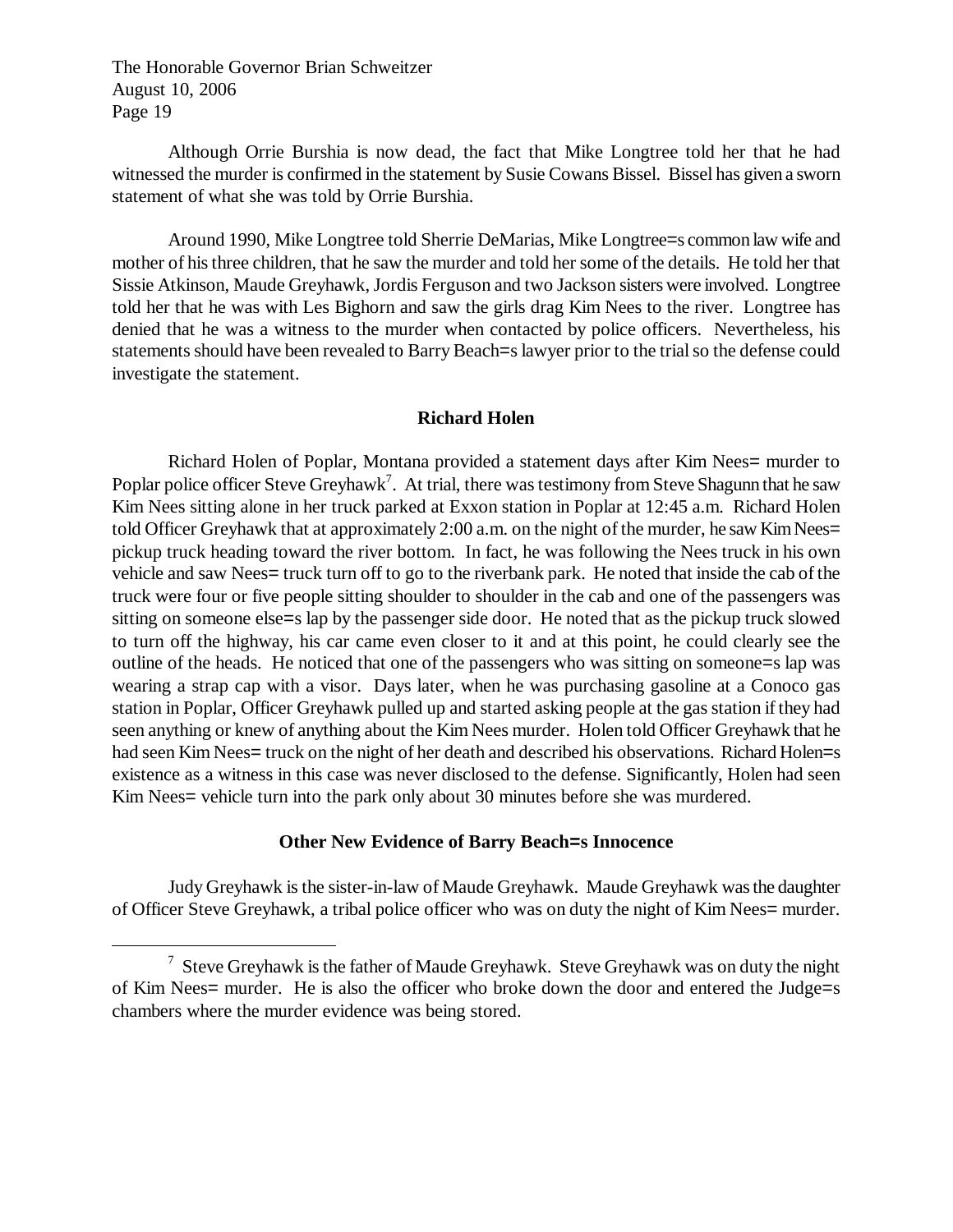He is also the tribal police officer who was accused of breaking into the evidence room following the collection of evidence from the Kim Nees= murder scene. Maude Greyhawk has been implicated by a number of people as being a participant in Kim Nees= murder. In 2004, Roosevelt County District Attorney investigator Ron Kemp attempted to interview Maude Greyhawk regarding the murder of Kim Nees. Maude Greyhawk initially told Kemp to return at another time. When he returned, she related that she had called Sissie Atkinson immediately after Kemp=s visit with her and Atkinson told her not to talk to Kemp and that Athey don=t have anything.@ Maude Greyhawk then denied committing the murder, however, she then began to weep and asked Kemp whether she may have been involved in Kim Nees= murder and not now remember it. After Kemp left his attempted interview with Maude Greyhawk, Maude Greyhawk called her sister-in-law, Judy Greyhawk. Maude Greyhawk told Judy Greyhawk that she hadn=t been the one who actually killed Kim Nees. Maude Greyhawk confessed to Judy Greyhawk that she, Maude, had in fact lured Kim Nees to the park that night and AI might have kicked her in the head once or twice,@ but did not kill her. Judy Greyhawk has confided in Centurion Ministries investigators regarding this confession by Maude Greyhawk.

### **Murder of Dana Kirn**

Maude Greyhawk had been married to Dana Kirn. In 2002, Dana Kirn and Maude Kirn separated and then engaged in a bitter custody battle over their children. A final hearing on their divorce and custody issues was scheduled for April 7, 2003. Two days before the scheduled court hearing, Dana Kirn was stabbed to death by Maude=s new boyfriend, Tracy McGowan. There is significant evidence that Dana Kirn planned to reveal at the upcoming divorce/custody hearing that Maude Greyhawk had confessed to him about participating in Kim Nees= murder.

Before his death, Dana Kirn told a number of people that Maude had confessed to him that she was a participant in Kim Nees= murder and that he was going to reveal this information. Prior to the death of Dana Kirn, he told his father, Albert Kirn, Sr., that with regard to the upcoming hearing that he didn=t need a lawyer because he had enough information on Maude to put her away for life. Desiree Kirn-Lambert was Dana Kirn=s younger sister. Dana Kirn revealed to his sister that while he and Maude were still living together, Maude revealed several things that led him to believe she was involved in the murder of Kim Nees. He said they were sitting on the couch at their home one day when she said to him, there=s something I haven=t told you in all these years. I know about the Kim Nees murder. Maude confessed to Dana, according to Desiree, that Maude was afraid she was going to be going to jail. Finally, Maria Decker, Dana Kirn=s half-sister, gave a sworn statement that after Dana separated from his wife, Maude, he lived with Maria and her husband for a while. She says Dana disclosed to her that Maude admitted to him more than once during their marriage that she was involved in the murder of Kim Nees. Specifically, Dana said Maude told him that she participated in the fatal beating of Kim Nees along with Sissy Atkinson, Joanne Jackson, Roberta Jackson, Jordis Ferguson and Rhea Reddog. Dana said that Maude revealed to him that Ed Vandover devised a plan to lure Kim to the location where she was murdered; that they planned to beat Kim, not kill her, then realized they had gone too far. Dana brought up Maude=s admissions to him regarding the murder of Kim Nees on multiple occasions according to Maria Decker. Michael Burshia has also given a statement that over period of several years, Dana told him a number of times that Maude confessed to him that she was involved with others in the murder of Kim Nees.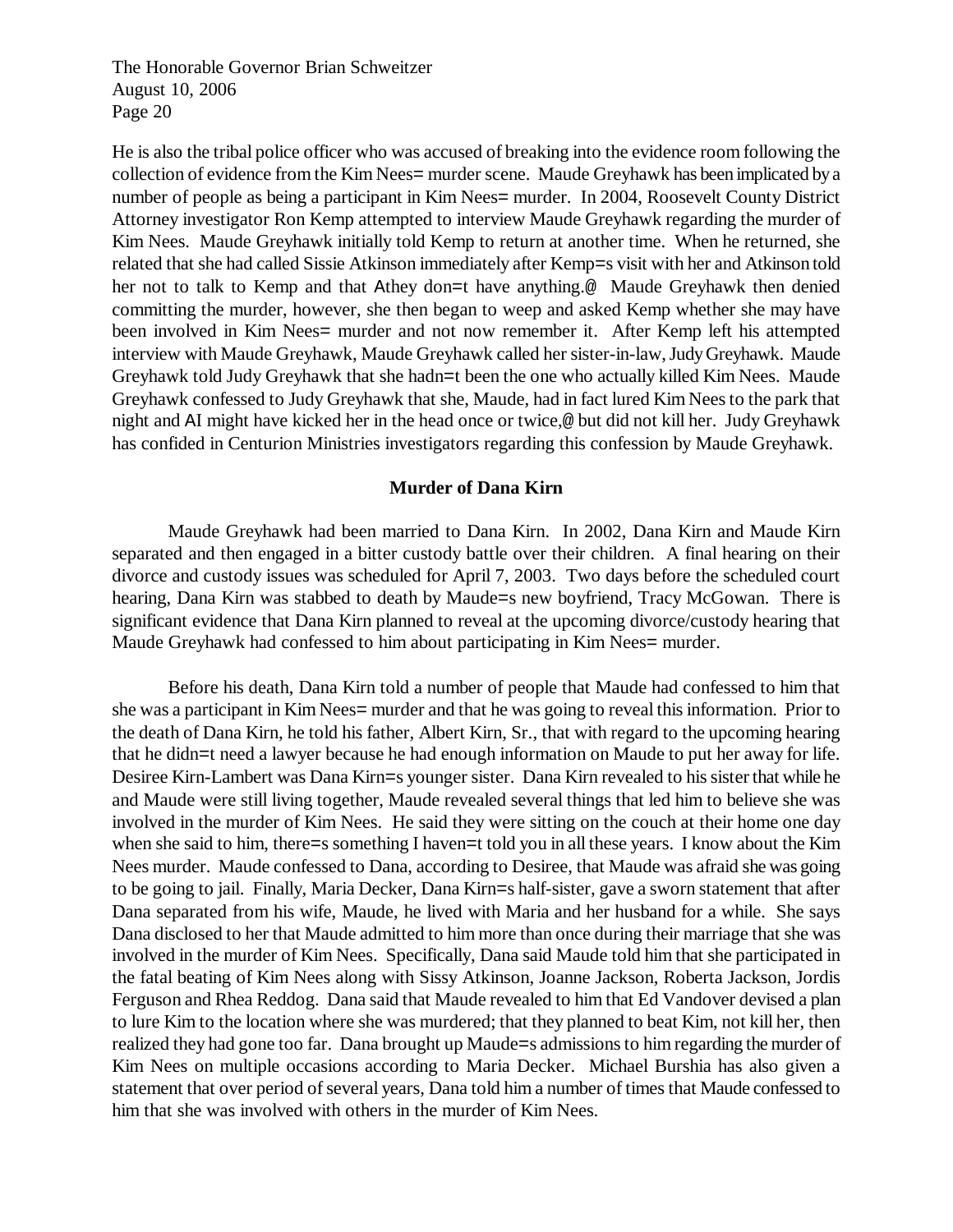#### **Calvin Lester**

On June 16, 1979, as Kim Nees was being beaten near the Poplar River, a 10 year old boy named Calvin Lester who lived on a bluff above the park heard Kim Nees= screams. According to Calvin, he left his home, walked down the embankment and peered through the bushes as Kim Nees was being beaten to death. Lester saw several girls beating Kim Nees. Included among these girls were Sissie Atkinson and Maude Greyhawk, both of whom Lester knew. Lester also saw an unidentified man help drag Kim Nees= body to the river after she was killed. Calvin Lester knew Barry Beach but did not see Barry Beach present at the park at the time that Kim Nees was killed. Years later, Calvin Lester reluctantly came forward and has given a sworn statement regarding his observations. Calvin Lester has been interviewed by Roosevelt County District Attorney investigator Ron Kemp reaffirming his statement of his observations on the night that Kim Nees was murdered.

#### **Other Suspect Evidence**

Over the years, evidence has been accumulating that Kim Nees was killed by several female assailants who lured her to the Poplar riverbank park during the early morning hours of June 16, 1979. The accumulated evidence shows that several females including Sissie Atkinson, Maude Greyhawk, one of the Reddog sisters and others beat Kim Nees to death as a result of jealousy harbored by Sissy Atkinson over Kimberly Nees= romantic relationship with Alex Trottier who is the father of Sissy Atkinson=s daughter, Belle.

#### 1. Judy Greyhawk

As indicated above, Maude Greyhawk confessed to Judy Greyhawk that she had been present at the time that Kim Nees was killed and that she had kicked her a number of times.

## 2. Mike Longtree

As indicated above, in September of 1979, Roosevelt Sheriff Don Carpenter was approached by Orrie Burshia who indicated a conversation that she had with Mike Longtree wherein he stated that he was at the murder scene at the time that Kim Nees was killed and saw a group of Native American girls, including Sissie Atkinson, a Reddog sister and others beat Kim Nees to death. Longtree recently repeated his statement to Lisa Perry.

#### 3. Richard Holen

As indicated above, on June 16, 1979 at approximately 2:00 o=clock, Richard Holen was driving in his car with Gretchen Youpee westbound on Highway 2 heading out of town. He saw Ted Nees= pickup truck ahead of him on the highway also westbound heading towards the bridge over the Poplar River. He saw four or five people sitting shoulder to shoulder in the cab of the pickup and he observed Ted Nees= pickup slow down and turn off the highway onto the dirt road that leads to the train bridge. Days later, Richard Holen reported his observations to Poplar police officer Steve Greyhawk.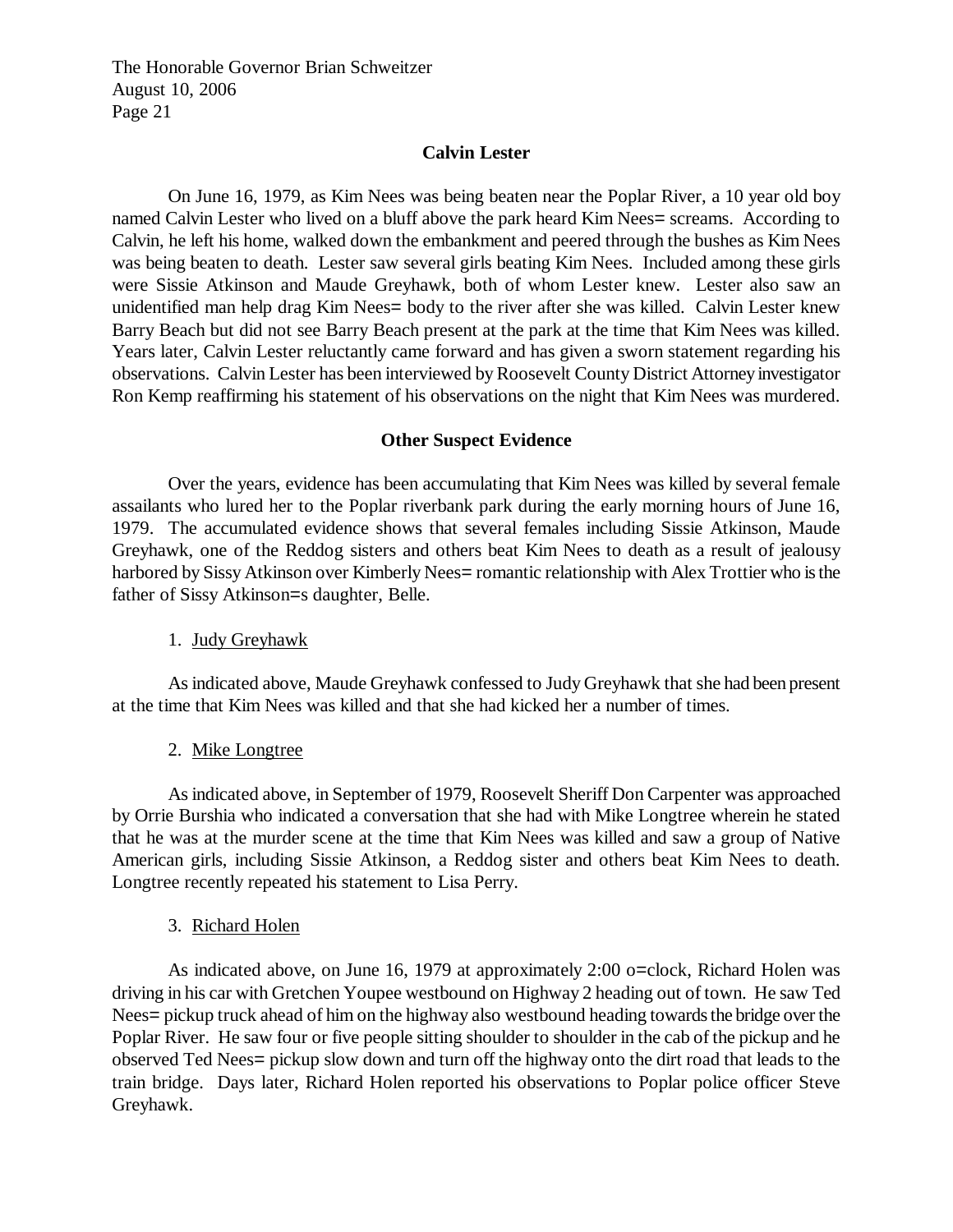#### 4. Sissy Atkinson confessions

Sissy Atkinson has been a suspect in Kim Nees= murder since 1979. In an FBI report dated July 19, 1979, it states: AThe name of Sissy Atkinson has also come up on numerous occasions as a possible suspect in this matter.@

Calvin First, a Tribal patrolman, reported that while he was at Exxon station getting gas at about 1:30 to 1:45 a.m. on June 16, 1979, he saw Sissy Atkinson driving Maude Greyhawk=s car away from the area of the murder. A passenger was in the car. Calvin First believed the passenger might have been Maude Greyhawk, but he wasn=t certain. Calvin First was never called as a witness at trial.

Sissy Atkinson has confessed to a number of people that she was responsible for Kim Nees= death. In the mid-1990's, Sissy Atkinson revealed to her long time boyfriend, William Stubby Balbinot, that she, Sissy Atkinson, bludgeoned Kim Nees to death with a tire iron and that Maude Greyhawk, Joanne Jackson, and Jordis Ferguson participated with her in the murder. Atkinson=s confession to her boyfriend, William Stubby Balbinot, was disclosed by Balbinot to his sister, Sheryl.

In 1984, Atkinson bragged to co-workers at the Tribal Industries plant in Poplar that she had committed the perfect crime. Witness Calvin Fourstars heard Atkinson gloating over the Beach conviction and the fact that she had committed the perfect crime.

In 2002, Atkinson told another witness, John Buffalo, with regard to the Kim Nees murder, AI=m the one that killed that girl.@ Buffalo has come forward and given a sworn statement that Buffalo who knew Sissy Atkinson ran into her in Billings, Montana. The two began talking and Buffalo related that he had recently been in prison with someone from Poplar, Barry Beach. When Buffalo asked if she knew Barry Beach, Sissy Atkinson began crying. When Buffalo asked her why she was crying, she stated: AI=m the one that killed that girl.@ She didn=t give any further explanation. Buffalo later learned that Beach was still in prison for Kim Nees= murder. Buffalo has since come forward to prison authorities at the Crossroads Correctional Center in Shelby and has since given a sworn statement indicating the above.

## **Legal History of Barry Beach=s Case**

On May 3, 1983, Barry Beach was charged with deliberate homicide in the District Court of the 15<sup>th</sup> Judicial District, Roosevelt County, Montana. He pled not guilty to the charges and the case was tried to the jury from April 9<sup>th</sup> to April 13<sup>th</sup>, 1984. Barry Beach was found guilty. Judgment was entered on May 11, 1984. He was sentenced to a term of 100 years without possibility of parole. He appealed to the Montana Supreme Court which affirmed the conviction on July 25, 1985. State v. Beach, 705 P.2d 94 (Montana 1985).

In April of 1992, Barry Beach filed a petition for habeas corpus relief in Federal District Court. On August 5, 1993, the Magistrate Judge issued a recommendation that the petition be dismissed because it contained both exhausted and unexhausted claims. On September 28, 1993, the Federal District Judge issued an order granting an indefinite stay pending the exhaustion of state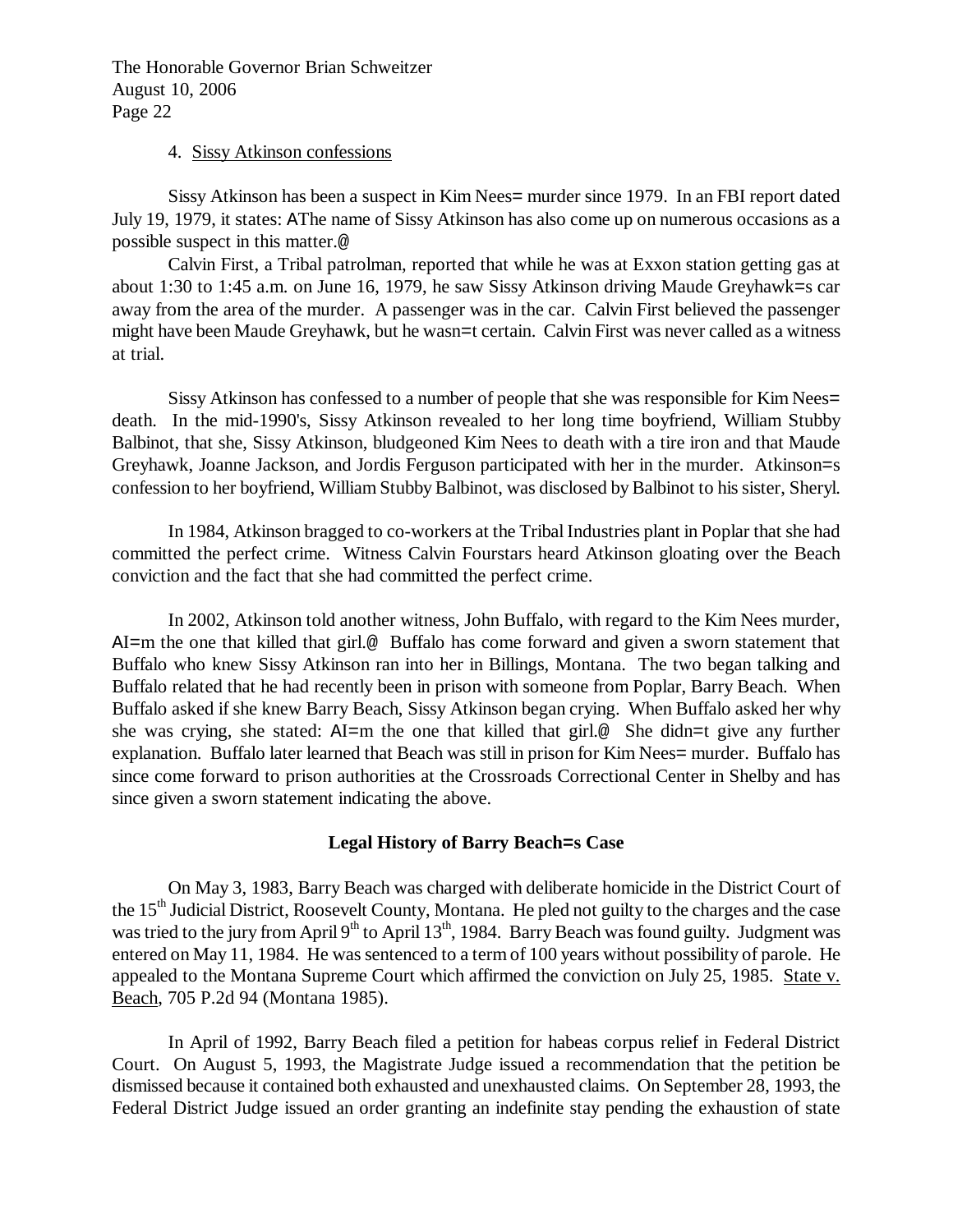remedies. On October 30, 1995, Barry Beach filed a petition for post-conviction relief in the Montana Supreme Court. On February 8, 1996, that court issued an order denying his petition.

On February 16, 1996, the stay issued by the Federal District Court was lifted and the case proceeded after referral to a magistrate. Counsel for Barry Beach filed a motion for discovery on April 1, 1996 which was denied on July 3, 1996. Briefing on the substantive issues continued for approximately the next year and on August 6, 1997, the United States Magistrate Judge issued his findings and recommendation denying the petition for writ of habeas corpus. Barry Beach=s attorney filed his objections to those findings. On April 21, 1998, the District Court Judge issued his final order denying the petition for writ of habeas corpus.

Barry Beach then appealed to the Ninth Circuit Court of Appeals. His appeal was denied by the Ninth Circuit in a decision entered on August 30, 1999. Barry Beach then filed a petition for writ of certiorari in the United States Supreme Court. The petition was denied.

Barry Beach then filed a petition for DNA testing in the District Court of the  $15<sup>th</sup>$  Judicial District in Roosevelt County. A hearing was held before the District Court Judge and an order was issued permitting DNA testing of evidence. The hair evidence at issue which was sought to be DNA tested could not be located and so no DNA testing has been conducted on that evidence. DNA testing was conducted on cuttings from the bloody towel referenced above. That testing resulted in findings that the blood stains did not come from either Barry Beach or Kimberly Nees.

In August of 2005, Barry Beach, pro se, filed an application for sentence commutation with the state of Montana Board of Pardons. That application was denied in a decision issued November 30, 2005 wherein the Board stated:

AAfter duly considering your application for executive clemency in accordance with Sections 46-23-301 and 46-23-316, MCA, and in accordance with the Board of Pardons and Paroles Administrative Rules of Montana 20.25.901 and 20.25.902, the Board has by unanimous vote concluded that insufficient cause appears to necessitate a public hearing and orders that your clemency application be denied. In the Board=s opinion, you have not satisfactorily proven your innocence of the crime or submitted newly discovered evidence showing complete justification or non-guilt. Additionally, you have not satisfactorily proven that further incarceration would be grossly unfair and that the Board was unable to identify sufficient extraordinary, mitigating or extenuating circumstances.@

## **Montana Law Pertaining to Executive Clemency**

Executive clemency is defined by Montana Statue 46-23-301. That statue provides the following definitions:

A46-23-301(1)(a) AClemency@ means kindness, mercy, or leniency that may be exercised by the Governor toward a convicted person. The Governor may grant clemency in the form of: (i) the remission of fines or forfeitures; (ii) the commutation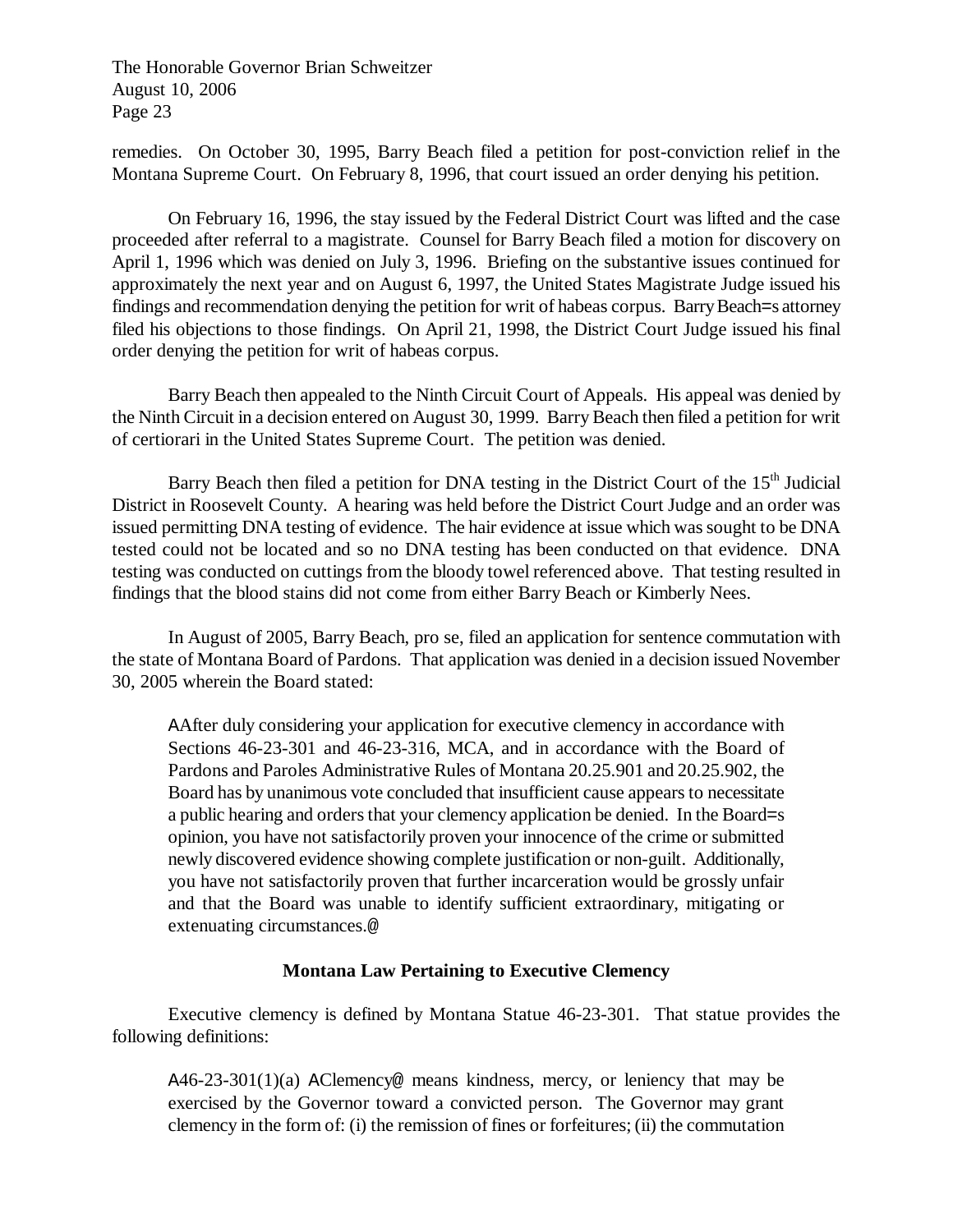of a sentence to one that is less severe; (iii) respite; or (iv) pardon. (B) APardon@ means a declaration of record that an individual is to be relieved of all legal consequences of a prior conviction. (2) A person convicted of a crime need not exhaust judicial or administrative remedies before filing an application for clemency, except that an application may not be filed with respect to a sentence of death while an automatic review proceeding is pending before the Montana Supreme Court under 46-18-307 through 46-18-310. The board shall consider cases of executive clemency only upon application. All applications for executive clemency must be made to the board. An application for executive clemency in capitol cases may be filed with the board no later than ten days after the district court sets a date of execution. Applications may be filed only by the person convicted of the crime, by the person=s attorney acting on the person=s behalf and with the person=s consent, or by a court appointed next friend, guardian, or conservator acting on the person=s behalf. The board shall cause an investigation to be made of and base any recommendation it makes on: (a) all the circumstances surrounding the crime for which the applicant was convicted; and (b) the individual circumstances relating to the social conditions of the applicant prior to commission of the crime, at the time the offense was committed, and at the time of the application for clemency. (3) The board shall advise the Governor and recommend action to be taken. The board may recommend that clemency be granted or denied. In non-capital cases, if the board recommends that clemency be denied, the application may not be forwarded to the Governor and the Governor may not take action on the case. In capital cases, the board shall transmit the application and either a recommendation that clemency be granted or a recommendation that clemency be denied to the Governor. The Governor is not bound by any recommendation of the board, but the Governor shall review the record of the hearing and the board=s recommendation before granting or denying clemency. The Governor has the final authority to grant or deny clemency in those cases forwarded to the Governor. An appeal may not be taken from the Governor=s decision to grant or deny clemency.@

On November 30, 2005, the State of Montana Board of Pardons and Paroles denied the application for executive clemency filed pro se by Barry Beach who sought to have his sentence restructured to make him eligible for parole. The board made its decision without a hearing and without investigation.

# **Executive Clemency is Necessary Where There is an Inadequate Remedy in the Courts to Rectify a Substantial Injustice**

Barry Beach did not receive a fair trial. As a result of procedural time bars which prevent the courts of Montana from considering the merits of Barry Beach=s claims of prosecutorial misconduct, ineffective assistance of counsel and newly discovered evidence, the courts have never had the opportunity to consider the merits of Barry Beach=s claims that his alleged confession was false, that the prosecuting attorney during his trial committed egregious misconduct in statements made to the jury, that his trial attorney failed to conduct an adequate investigation, allowed false evidence to be presented to the jury, failed to call witnesses to undercut the alleged confession, failed to present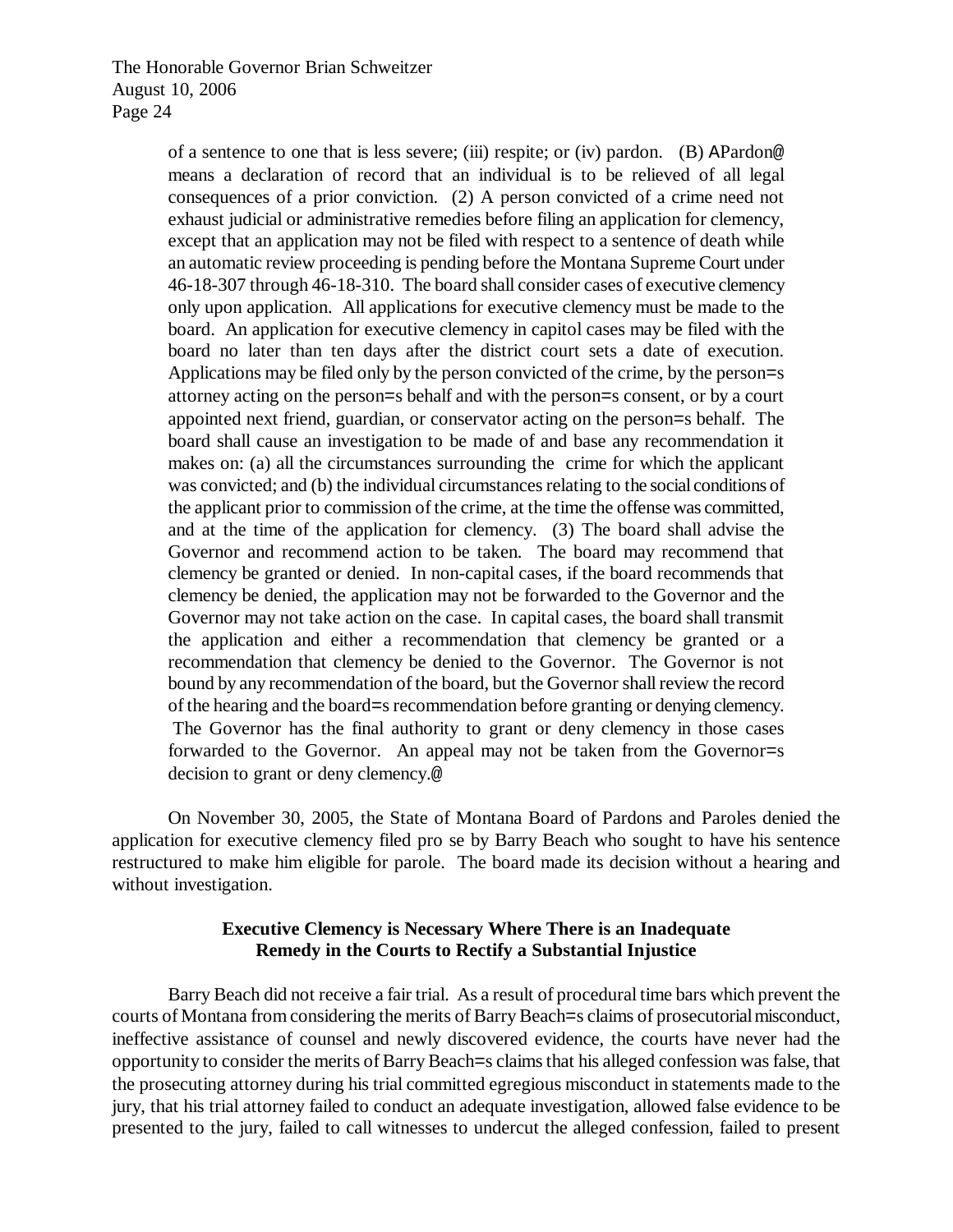evidence demonstrating that other suspects were responsible for the crime. Critical pieces of physical evidence that could have been subject to DNA testing have been lost, including the alleged pubic hair commented upon by the prosecuting attorney and examined by now discredited forensic scientist Arnold Melnikoff. As a result of the foregoing, Barry Beach=s fate lies with the exercise of executive authority given to the Governor of the state of Montana to consider executive clemency in one form or another. Montana Constitution, Article VI, Section 12 addresses the authority of the Governor:

APardons. The Governor may grant reprieves, commutations and pardons, restore citizenship, and suspend and remit fines and forfeitures subject to procedures provided by law.@

The power of a governor to grant clemency has been written into our constitutional system. Defending executive clemency, Alexander Hamilton said: AHumanity and good policy conspire to dictate, that the benign prerogative of pardoning should be as little fettered as possible.@ Hamilton thought that the power would and should be used mercifully, otherwise Ajustice would wear a countenance too sanguinary and cruel@ and, in its merciful use, would ennoble those who wielded it. Hamilton=s understanding of clemency has been reiterated throughout American history by judges and politicians alike.

Writing in 1833, in the first clemency case to reach the United States Supreme Court, Chief Justice John Marshal called a pardon Aan act of grace, proceeding from the power entrusted with the execution of the laws . ..@. Twenty years later, the Supreme Court again embraced a very broad view of the clemency power, saying AWithout such a power of clemency, to be exercised by some department or functionary of a government, it would be most imperfect and deficient in its political morality, and in that attribute of deity whose judgments are always tempered with mercy.@ In 1866, Justice Field wrote approvingly of what he called the Abenign prerogative of mercy.@

Lest anyone think that this is an outmoded, old fashioned conception of clemency, from time to time a similar standard has been embraced by governors and judges in our own era. Terry Sanford, Governor of North Carolina from 1961 to 1965, provides one example of such a view. AThe executive@ Sanford wrote: AIf charged with the exercise in the name of the people of an . . . important attitude of a healthy society - that of mercy beyond the strict framework of the law . . . executive clemency does not involve the changing of any judicial determination. It does not eliminate punishment; it does consider rehabilitation. To decide when and where such mercy should be extended is a decision which must be made by the executive . . . it falls to the governor to blend mercy with justice, as best he can, involving human as well as legal considerations, in the light of all circumstances after the passage of time, but before justice is allowed to overrun mercy in the name of power of the state.@

Chief Justice William Howard Taft explained why clemency is essential to just government:

AExecutive clemency exists to afford relief from undue harshness or evident mistake in the operation or enforcement of the criminal law. The administration of justice by the courts is not necessarily always wise or certainly considerate of circumstances which may properly mitigate guilt. To afford remedy, it has always thought essential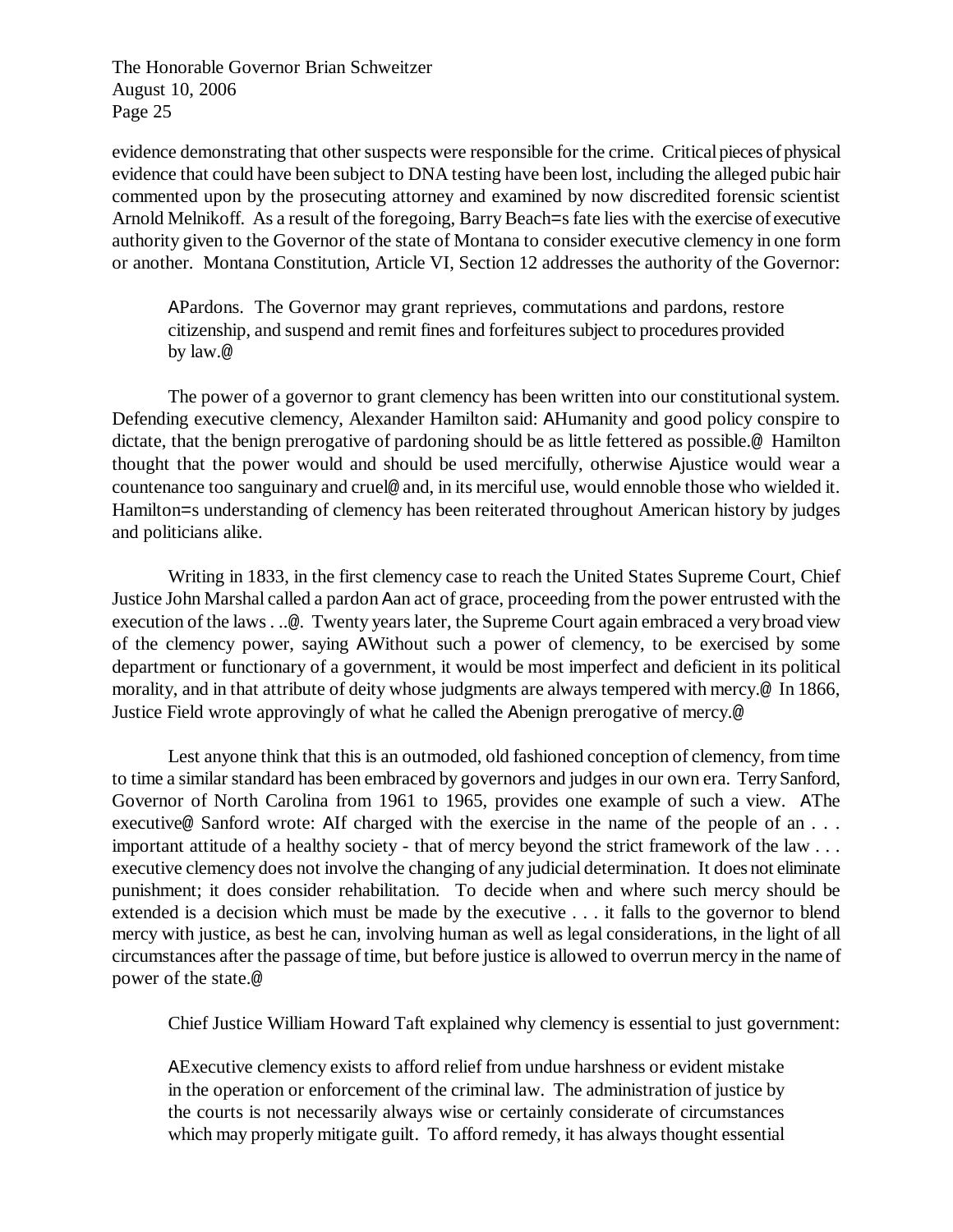> in popular governments ... to vest in some authority other than the court=s power to ameliorate or avoid particular criminal judgments.@

Chief Justice William Rehnquist, in a 1993 Supreme Court decision, called clemency the sovereign=s Apower to extend mercy whenever he thinks it is deserved . . .@, and five years later said it was Aa matter of grace.@ Rehnquist suggested that this power was designed to allow the executive Ato consider a wide range of factors not comprehensible by earlier judicial proceedings and sentencing determinations.@ Chief Justice Rehnquist: AHistory shows that the traditional remedy for claims of innocence, based on new evidence, discovered too late in the day to file a new trial motion, has been executive clemency.@

Recently, Virginia Governor Mark Warner commuted the death sentence of Robin Lovitt to life in prison without parole, a decision he made to Aensure that every time the ultimate sanction is carried out, it is done fairly.@ Warner noted his decision was based on concerns that Lovitt could not pursue new DNA testing on crucial evidence that could prove his innocence. The evidence, a pair of scissors the prosecutors say Lovitt used as murder weapon, had been thrown out by a Virginia court clerk. Lovitt=s attorneys had argued to Governor Warner that losing the weapon had resulted in a profound unfairness because Lovitt could not request modern DNA tests of the evidence. While Barry Beach is not facing execution, he too is also denied the ability to have DNA testing conducted on the hair evidence that was presented to the jury to prove his own innocence.

In 1993, the Supreme Court of the United States stated: AExecutive clemency has proved to be the failsafe in our criminal justice system . . . it is an unalterable fact that our judicial system, like the human beings who administer it, is fallible.@ Herrera v. Collins, 506 U.S. 390, 415 (1993). The role of clemency in addressing miscarriages of justice has increased as a result of legislation restricting an inmate=s ability to appeal. Many of the issues that Barry Beach presents in this petition are issues that are time barred and for which there is no remedy that Barry Beach can pursue through the courts.

## **Barry Beach=s Sentence**

Barry Beach was sentenced for the crime of deliberate homicide to a term of imprisonment of 100 years. Barry Beach was a juvenile at the time that Kimberly Nees was murdered. According to the 2002 United States Department of Justice Bureau of Justice Statistics for felony sentences in state courts for year 2002, 24.1% of individuals convicted of murder received life sentences in state courts for that year. The average prison term in 2002 for a murder conviction was 142 months.

According to the Montana Department of Correction=s 2005 report to the legislature, the average length of incarceration for males convicted of violent crimes in Montana in 2004 was 76.1 months (the average length of sentence in 1994 in Montana was 55.4).

#### **Sentences for Homicides in the State of Montana**

A review has been conducted of sentences imposed for homicides in the state of Montana dating back to the 1970's. The pool of cases included 388 cases. Of those 388 cases, only 25,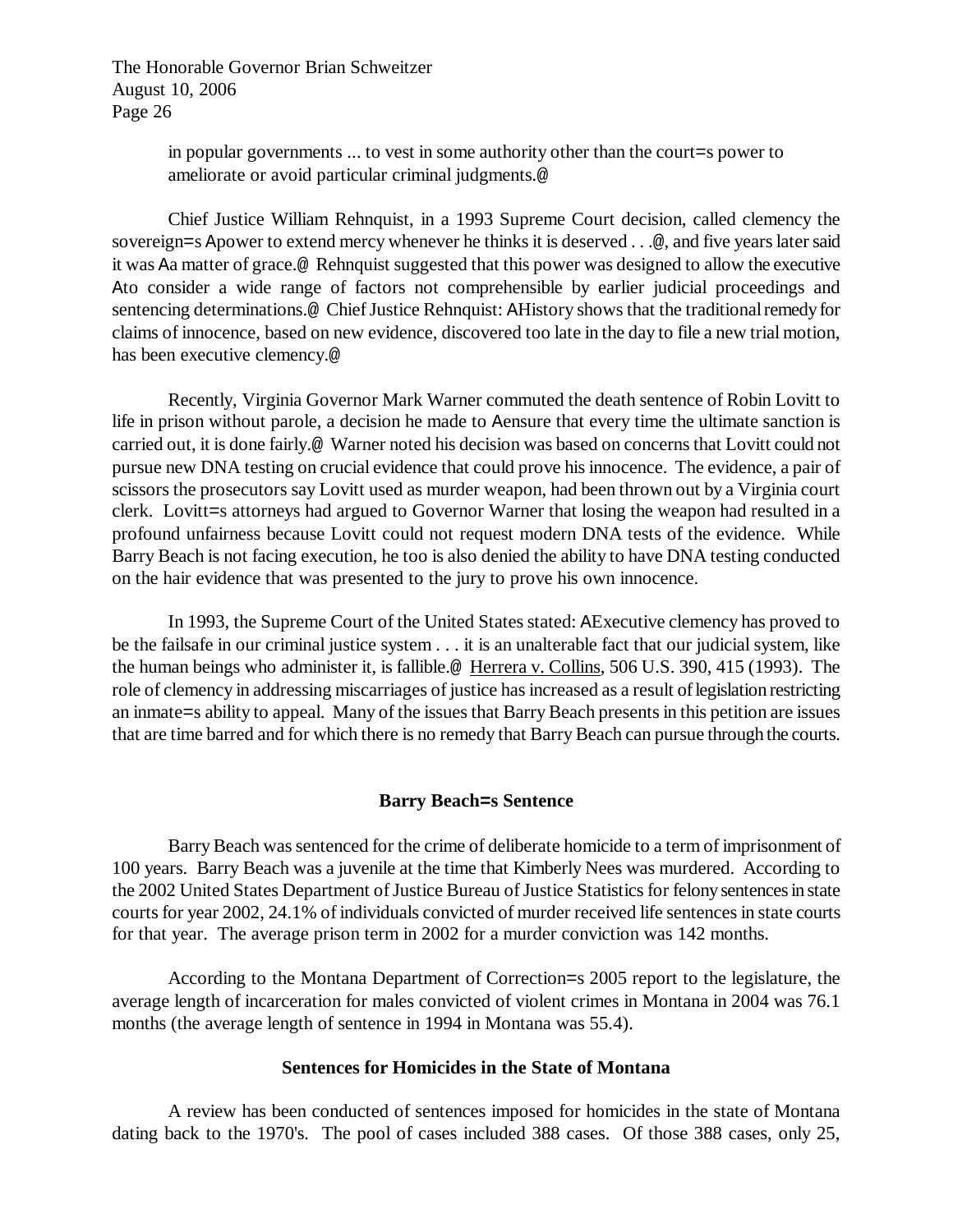including Barry Beach=s case, involved an offender who was less than 18 years old at the time of the offense. Of those 25 offenders who were less than 18, between the years 1980 and 1985 there were 8 juveniles offenders who were less than 18 at the time of their offenses. Only 3 received sentences of life with no parole, including Barry Beach. Out of the 25 juveniles sentenced for deliberate homicide between the 1970's and 2005, it appears that only 3 received no parole sentences of 100 years. Those 3 are Beach and two offenders convicted of multiple homicides (Steve Keefe and K. Hans). The conclusion to be reached from a review of the sentences imposed for deliberate homicide in the last 30 years is that the sentence imposed upon Barry Beach was extraordinarily severe in relation to other sentences for similar crimes with offenders having similar age at the time of the offense.

# **Barry Beach was a Juvenile at the Time Kim Nees was Killed**

At the time of Kim Nees= death, Barry Beach was 17 years old. Barry Beach turned 21 at the commencement of his trial. Having been a juvenile at the time of the offense, Barry Beach received one of the longest timed sentences ever meted out in the state of Montana. Moreover, Barry Beach=s sentence was a Awithout parole@ sentence. In essence, Barry Beach received the equivalent of a life without parole sentence.

# **The Jury Which Convicted Barry Beach Never Heard Significant and Compelling Evidence Demonstrating that Barry Beach was not the Perpetrator of Kim Nees= Murder**

1. Barry Beach=s jury never heard of the statements made by Mike Longtree that he had witnessed Kim Nees= murder by several Native American girls, not by Barry Beach.

2. Barry Beach=s jury never heard the testimony of Richard Holen, that he had observed Kim Nees in her father=s pickup truck heading down toward the park near the time of her murder accompanied by a cab full of people.

3. Barry Beach=s jury never heard that the bloody palm print found on the passenger side door of the pickup truck belonged to neither Kim Ness nor to Barry Beach.

4. Barry Beach=s jury never heard that Maude Greyhawk confessed to having been present when Kim Nees was murdered and to having kicked her during the course of the assault that led to her death.

5. Barry Beach=s jury never heard from Calvin Lester, the young boy who scrambled down the bank from his home into the park and witnessed Kim Nees= murder by several female attackers.

6. Barry Beach=s jury never heard from Barry Beach=s Louisiana attorney, Paul Kidd, who has stated under oath that Barry Beach did not confess to the Kim Nees murder in his presence.

7. Barry Beach=s jury never heard that large parts of Barry Beach=s alleged confession, including his description of Kim Nees= clothes, his description of having punched and choked Kim Nees, his description of having confronted Kim Nees outside the driver=s door of the truck, and numerous other details were in fact not true.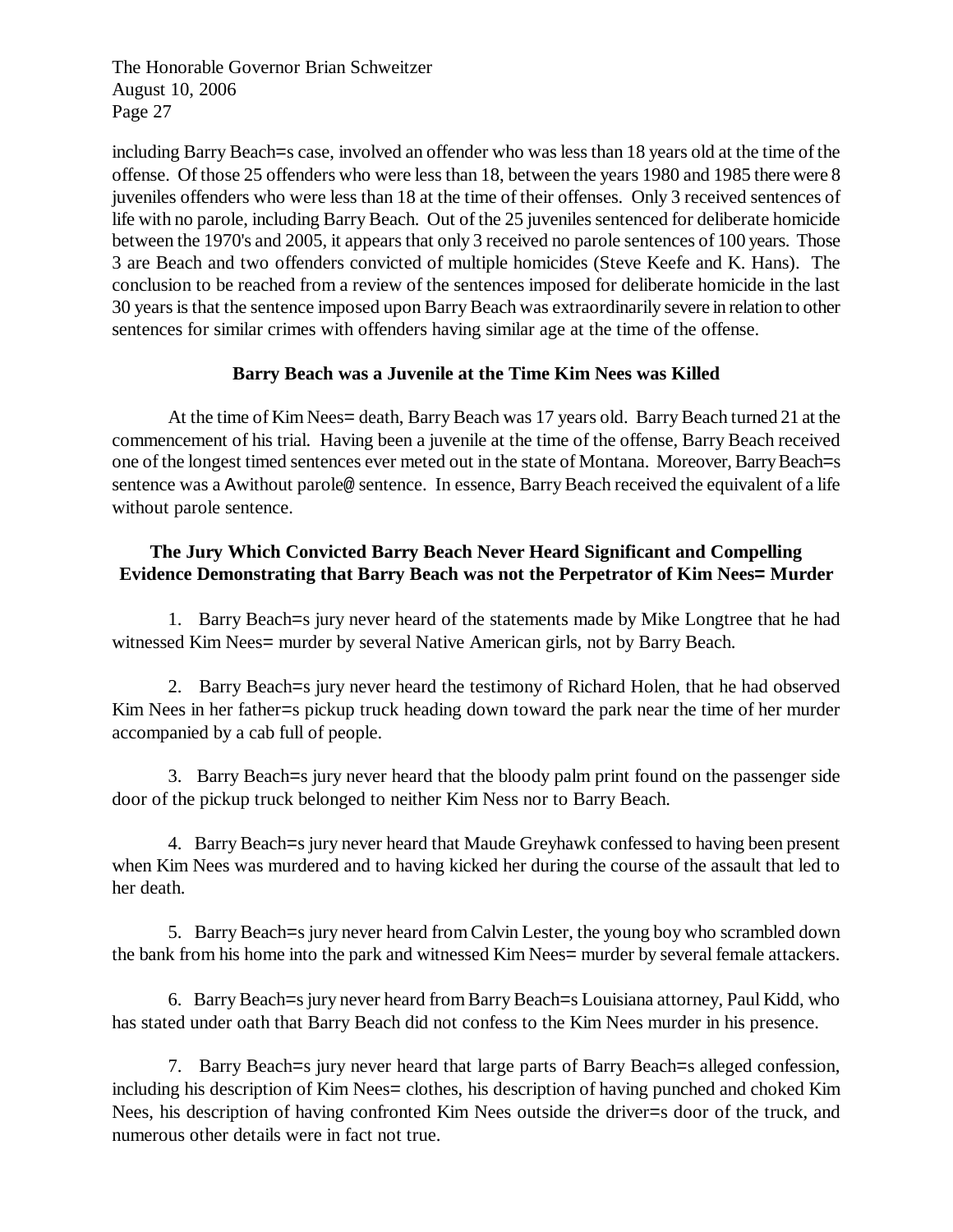8. Barry Beach=s jury never heard from Dr. Donald Reay that many of the blows to Kim Nees were probably not made with a crescent wrench.

## **Unreliable Hair Evidence, now Missing, Led to Barry Beach=s Wrongful Conviction**

Again and again throughout the United States, microscopic hair comparison evidence has proven to be significantly unreliable yet has led to the wrongful convictions of dozens of individuals. In Montana, one such proven wrongful conviction was that of Jimmy Ray Bromgard who in 1987 was convicted and sentenced to 40 years for rape. Based upon the testimony of Montana Department of Justice Forensic Science Division analyst Arnold Melnikoff. Bromgard spent 15 years in prison based upon the testimony of Melnikoff that a hair found in the victim=s bed matched Bromgard. Fifteen years later, when a DNA analysis was conducted on that hair, Bromgard was proven innocent and Arnold Melnikoff=s proficiency at hair comparison demonstrated to be faulty, at best.

It was Arnold Melnikoff=s report of microscopic hair comparison on a hair found on Kimberly Nees= sweater that made its way into Assistant Attorney General Mark Racicot=s opening statement and closing argument to the jury in Barry Beach=s case. Unlike the Bromgard case, however, where the hair at issue was located and could be DNA tested, the hair in Barry Beach=s case is mysteriously missing.

## **Barry Beach=s Institutional Record**

Barry Beach has always maintained that he is innocent of the murder of Kimberly Nees. Nevertheless, Barry has attempted to make the most of his 23 years of incarceration. In that time, Barry has tried to take advantage of as many programs as possible that were offered to him by the institutions that he was serving time in. Barry Beach=s accomplishments include the following:

- 1. Disciplineship seminar, October 29, 1986.
- 2. United States National Corrections power lifting championships, June 25, 1987.
- 3. Marathon run, 1987.
- 4. 15 kilometer run, 1987.
- 5. Montana State Prison job training program journalism, September 6, 1988.
- 6. Disciplineship seminar, May 18, 1989.
- 7. Montana State Prison job training journalism program, March 1, 1992.
- 8. Certificate of appreciation by Vets group, December 21, 1992.
- 9. Stress management, June 14, 1993.
- 10. Anger management, December 1994.
- 11. Basic residential electrical wiring, August 7, 1998.
- 12. Advanced residential electrical wiring, October 30, 1998.
- 13. Montana State Prison job training typing program, December 28, 1998.
- 14. Computer operations specialist, February 12, 1999.
- 15. Life skills education program, August 1999.

16. Orientation phase life line therapeutic community addictions treatment program, December 19, 1999.

- 17. Addictions treatment program, February 24, 2000.
- 18. Medicine wheel and the 12 steps, November 26, 2003.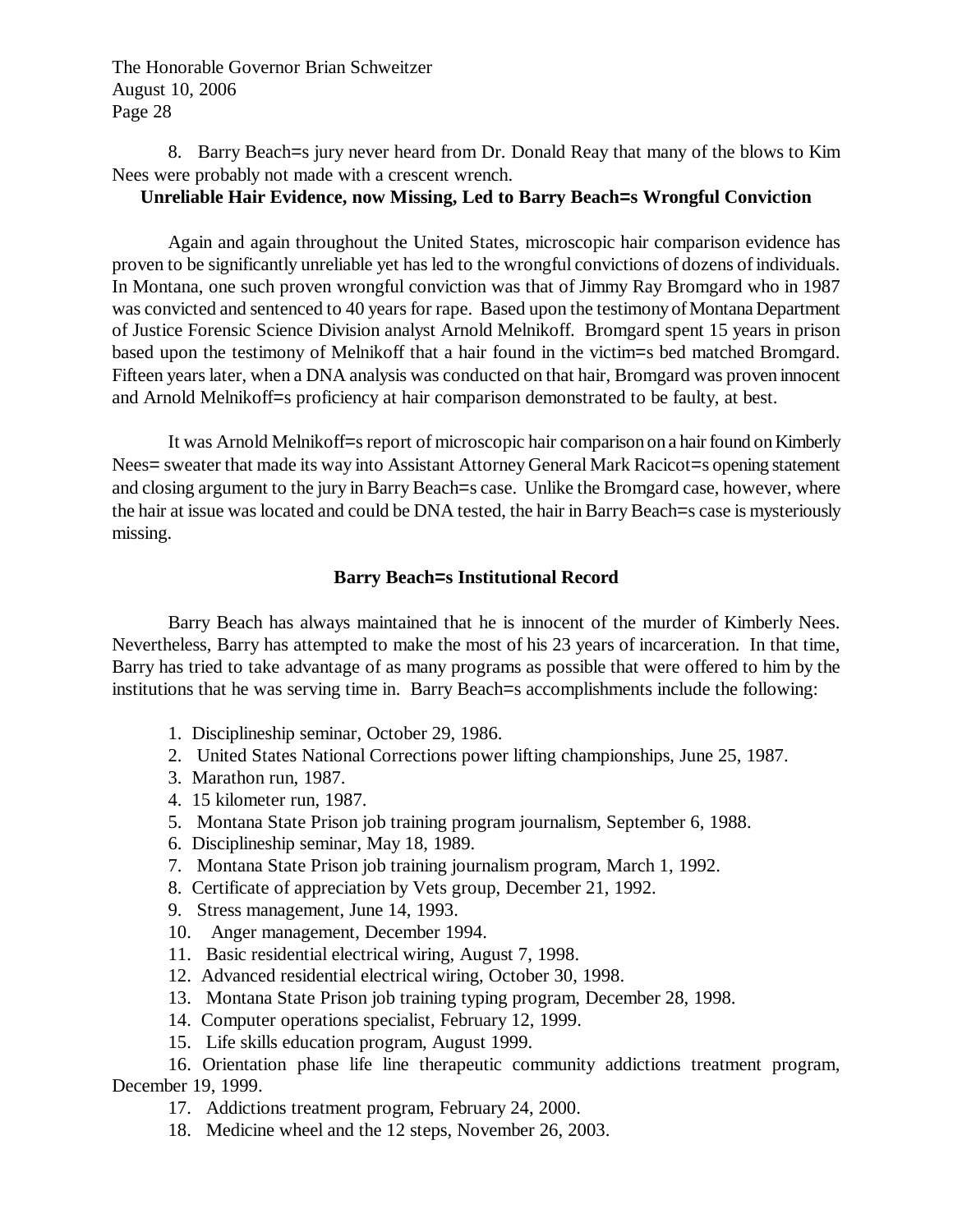- 19. Anger management, November 26, 2003.
- 20. Certificate of Completion C.P. and R.I., November 26, 2003.
- 21. Montana State Prison=s Veteran=s group certificate of appreciate 15 year award, November 11, 2005.

A review of Barry Beach=s work assignments while incarcerated shows that from May 11, 1994 until the present date, he has been continuously employed with positions, including working in the kitchen, the labor pool, as a school aide, the garden crew, paint crew, the furniture shop, an industry clerk and the carpentry shop. Throughout his entire incarceration, Barry Beach has received satisfactory and good work evaluations from his work supervisors. He is a highly skilled carpenter and furniture maker. He has also received positive reports from unit staff in the housing unit evaluations.

The February 2006 Montana Department of Corrections Classification Summary for Barry Beach includes the following comments from staff.

Sgt. Marin LaTray, classification clerk comments:

AInmate Beach has maintained clear conduct since 4/26/2000 and is not considered a management problem at this review. Beach is in full compliance with all recommended treatment at Montana State Prison. He is currently assigned to maintenance as a job assignment, no current job evaluations are available at this report. Beach does not have parole eligibility date.@

Barry Beach=s unit manager, Greg Budd, commented:

ABeach has not been a management problem.@

In Barry Beach=s review he was found to have no alcohol or substance abuse problems, no behavioral or emotional problems, and no abnormal sexual problems. He was assessed as having sufficient job skills to gain satisfactory employment, positive work habits, stable family relationships and Barry Beach=s attitude was assessed as Amotivated to change.@

# **Institutional Discipline History**

Since his arrest in January of 1984, Barry Beach has been incarcerated at the Roosevelt County jail, the Montana State Prison at Deer Lodge, and four years at CCA Shelby Montana. For three years between 1996 and 1999, Barry Beach was incarcerated in Texas and Tennessee. Since 2000, Barry Beach has had no write-ups or disciplinary actions. Prior to that, between 1984 and 2000, he had several minor and a couple of mid-level violations.

# **The Montana Parole Board Failed to Comply with its Statutory Requirements of Conducting an Investigation and Holding a Hearing**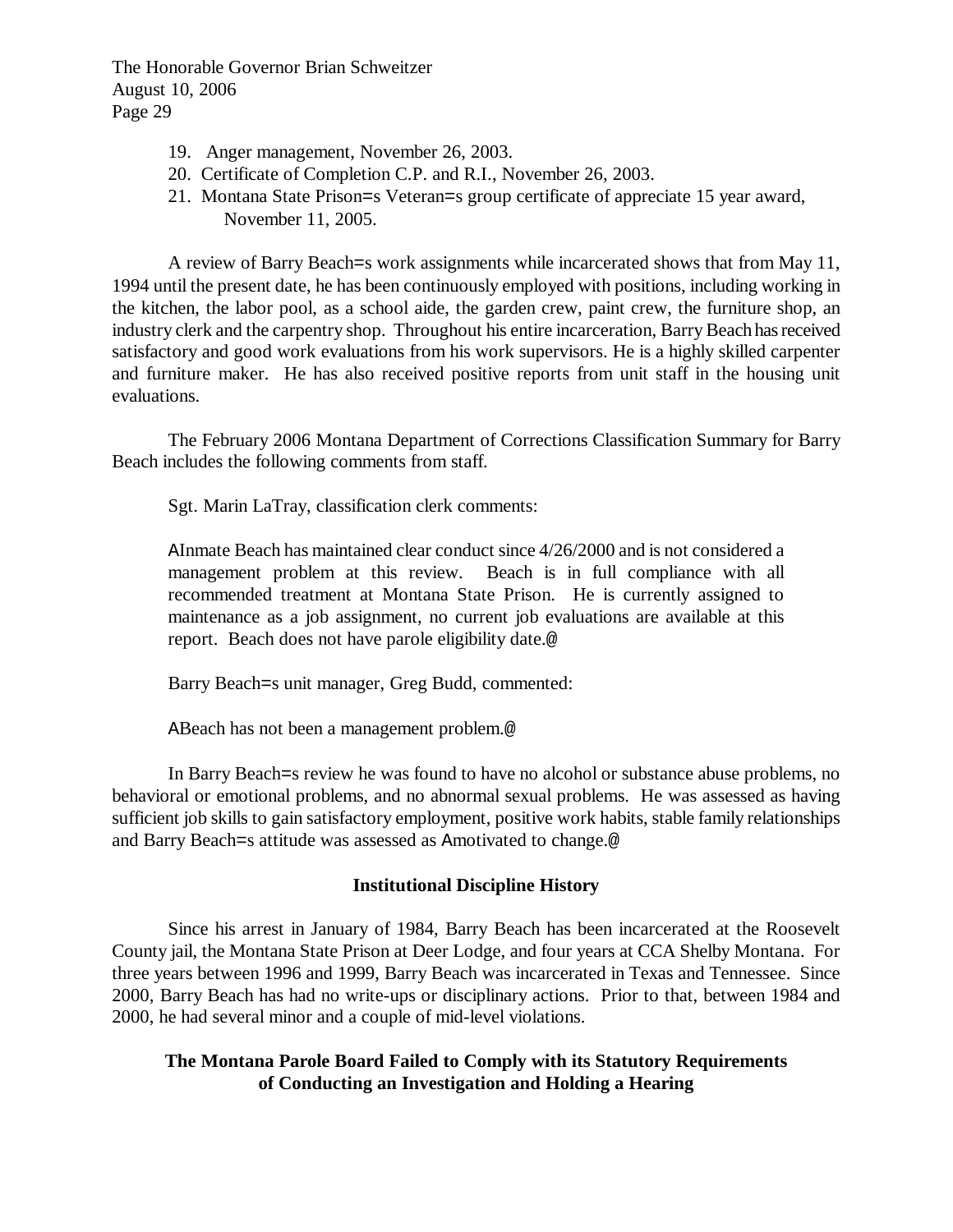On November 30, 2005, the Montana Board of Pardons denied Barry Beach=s application for executive clemency. No hearing was held and as far as we know, no investigation was conducted.

MSA 46-23-301 provided in pertinent part that:

AThe Board shall cause an investigation to be made and base any recommendation it makes on: (a) all the circumstances surrounding the crime for which the appellant was convicted; and (b) the individual circumstances relating to the social conditions of the appellant prior to commission of the crime, at the time the offense was committed, and at the time of the application for clemency.@

The Parole Board=s November 30, 2005 decision fails to address the numerous issues that are raised in this petition, including the substantial evidence that others were responsible for this crime, fails to address the extreme prosecutorial misconduct that occurred during Barry Beach=s trial, fails to address the significant evidence showing that someone other than Barry Beach was responsible for this crime, including the bloody palm print and the unidentified fingerprints found on Kim Nees= truck, fails to address the role that Arnold Melnikoff played in Barry Beach=s conviction, and fails to address the structure of Barry Beach=s sentence of 100 years with no parole.

At a minimum, it is hoped that the Governor of Montana will remand this case back to the Parole Board with instructions to carry out its statutory duties by conducting an investigation as required by MSA 46-23-301.

# **Community Support for Barry Beach=s Application for Executive Clemency**

Poplar, Montana is a small community sitting on the Fort Peck Reservation in Roosevelt County. Support for Barry Beach=s application for executive clemency in Poplar and in Roosevelt County is strong and widespread.

A sampling of the letters from Poplar residents and others, include the following.

Vicki Hopkins, who now works for the United States Department of Interior, Bureau of Indian Affairs, and is a long time Poplar resident and former classmate of both Barry Beach=s and Kimberly Nees writes:

AI firmly believed that Kim=s real killers is still walking free which is frustrating to the family and the friends of Kims. Kim=s death was tragic to all of us who were indeed her >friends= and needs closure . . . I appeal to you to do all in your power to bring about the release of Barry Beach.@

Marianne Marottek, another long time Poplar resident writes:

AI have lived in Poplar for most of my life. I was friends with the Nees family. My children and their children were school mates. When Kim was killed in 1979, it was not only devastating to the Nees family, but a shock and outrage felt by the whole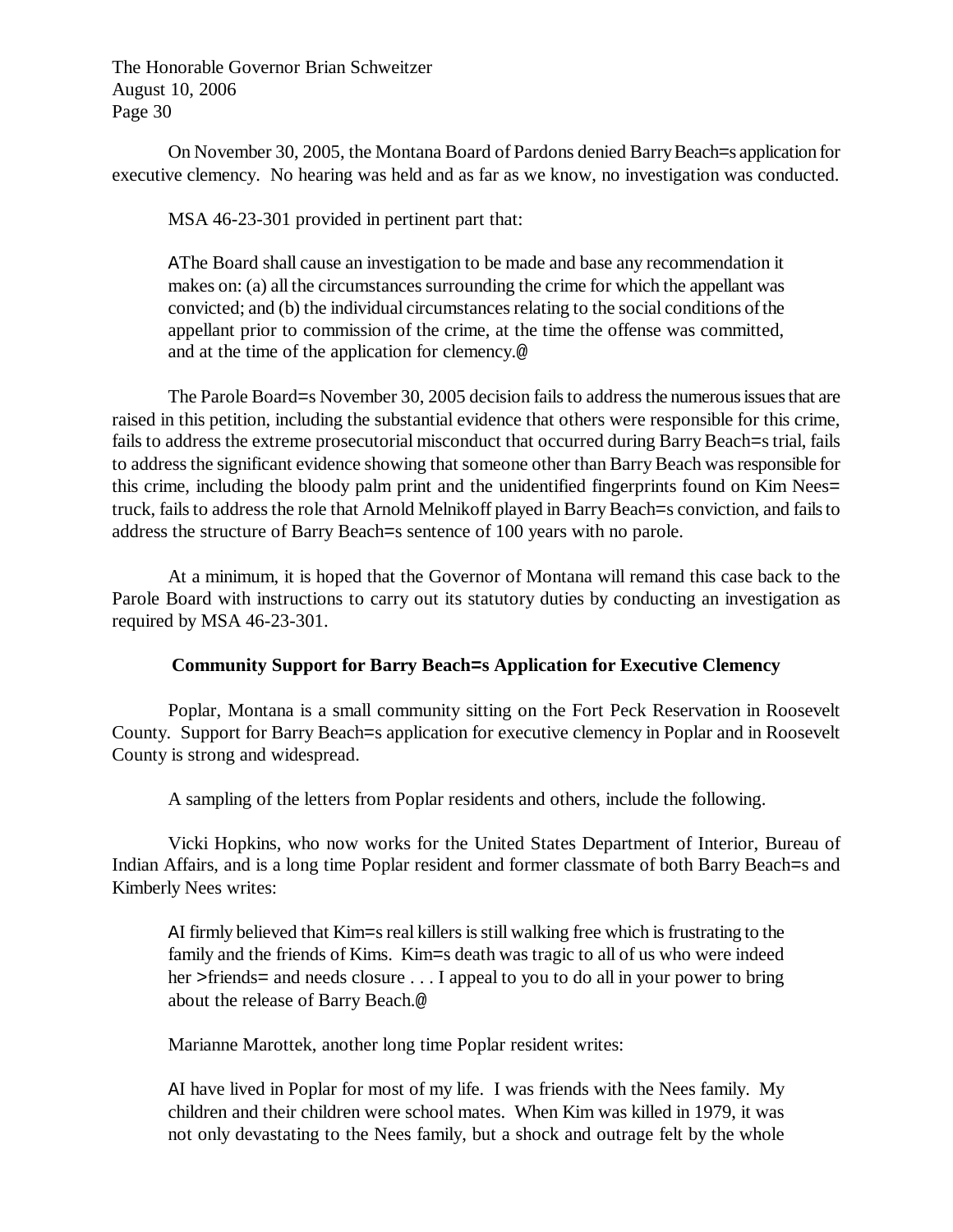> community. Since then, I have come to believe that an innocent young man was convicted of this crime. This is a belief shared by many of my friends and neighbors. There is and always has been a strong belief that Kim=s murder was the result of an attack by several young ladies...if it is within your power, I ask that you secure the release of Barry Beach in the hope that justice will finally prevail.@

Bonita LeVay is a 66 year old retired school teacher from Poplar, Montana. She took it on her own to research Barry Beach=s conviction and concluded:

AI think it is time to correct this injustice. Please do all that you can to secure the release of this innocent man after 23 years of serving time for a crime that he did not commit.@

Dallas O=Connor is a life long resident of Poplar, Montana, owner of Dallas Aero & Sales and was past mayor of Poplar and is now chairman of the Poplar Chamber of Commerce. He writes:

AAs a result of my business and civic activities, I know a broad range of people in the Poplar area and I think I have a genuine feel for the community. From what I have heard, many residents of this area believe that the murder of Kim Nees was wrongly decided and that the imprisonment of Barry Beach for that murder is an injustice. Like most people, I believe others are responsible for this crime and remain unpunished....please do all in your power to remedy this injustice.@

Dr. Margaret Campbell, Representative House District 31, hails from Poplar, Montana. She writes that after having reviewed Barry Beach=s case:

AI got involved because I do not believe that justice has been served ... I respectfully request that you consider this case and perhaps some day, there will be justice.@

Margaret Abbott, a professor of English at the Fort Peck Community College, has been a teacher in Poplar for the past 33 years. She worked at the Poplar High School during Barry Beach=s senior year. She writes:

AKim Nees= brutal murder was certainly a terrible crime, but many people here in Poplar believe that the wrong person is paying for it. Barry deserves the benefit of an investigation into his case, after serving over 20 years in prison without any evidence of his guilt. I believe that it is in the interest of justice to review his case and attempt to right a wrong that has been done to a citizen of our state.

Robert Atkinson, another long time Poplar resident and the Acting Chief of Police for the Poplar Police Department in June of 1979 when Kim Nees was murdered writes:

AThis letter is not to prove or disprove the guilt of the inmate discussed. In June of 1979, I was Acting Chief of Police for the Poplar Police Department. We had a homicide involving an 18 year old girl. She was found Saturday morning in the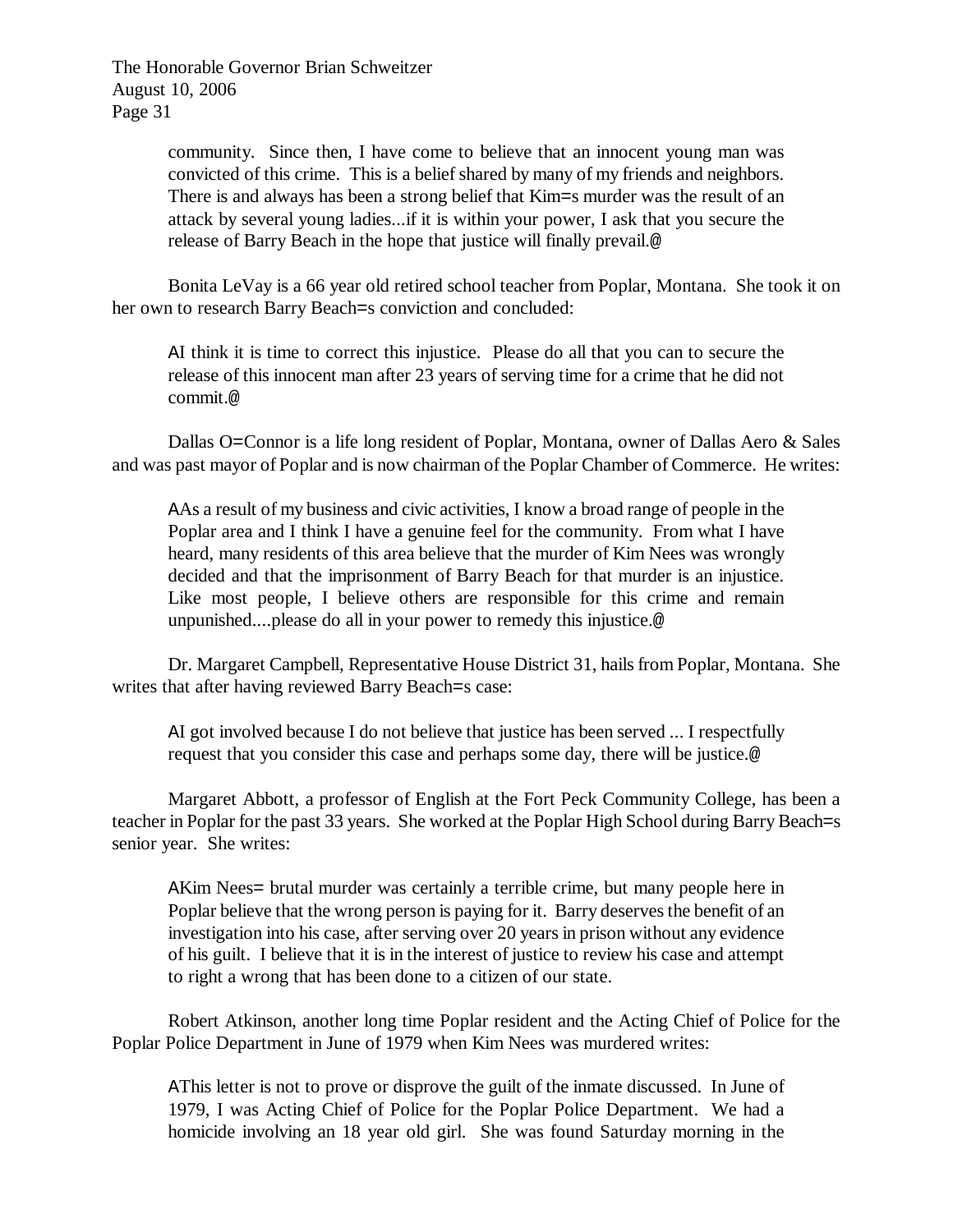> Poplar River. The Roosevelt County Sheriff Department took charge of the investigation. I was called down to identify the body, which I did; Kimberly Nees. I was asked to help with obtaining some of the evidence. This went on for most of the daylight hours and they were not finished. Roosevelt County Sheriff=s Office asked that I store evidence collected in our station house. Since we didn=t have an evidence room, I stored the evidence in the Judge=s chamber. I locked both doors and posted signs to my officers stating that if they needed to use the restroom, which was next to the Judge=s, not to use it. They were instructed to go around the corner to Barackers Bar or to go home. Do not enter, evidence stored here. The next day I went with a sheriff=s deputy, ARed@ Wilson or Undersheriff Dean Mahlum to get the evidence, but we encountered that the door had been kicked in. I confronted the officer, Steven Greyhawk, who was on duty that night as to what had happened. He said he had to use the restroom, I then verbally reprimanded him. Between the Sheriff=s Department and myself, things did not seem to be disturbed, but that is unknown. In 1984, during the trial of Mr. Beach in Glasgow, Montana, I was called to witness for the prosecution. Before I was called to the stand, the prosecutor, Mr. Mark Racicot, wanted to drill me on the questions he would ask. I told him before we get to that, you should know what happened with the evidence. After telling him, he was very surprised. His comment was that he wouldn=t dare put me on the stand and that this case had been screwed up from the beginning. Other than this incident, I was not involved with much of the case. I helped the Sheriff=s Office as they needed me. I never had opinion whether he was guilty or not. If it was your decision to grant him time served, I would be in support of that.@

Glenna Lockman, the manager of the American Legion Supper Club in Poplar, writes:

AAs I have been in close contact with Centurion Ministries over the last five years, I am totally convinced of Barry Beach=s innocence. I truly believe he has been wrongfully convicted of a murder he did not commit. Kim Nees was a cousin of mine and a niece of the late State Senator Stanley Nees who was my grandfather. It is truly sad knowing her murderers are still on the loose, several of whom are still living in our small community of Poplar. I am the manager of the American Legion Supper Club here in town and it saddens me to still hear rumors and stories of this horrible crime, even after 25 years. As the years go on, I am losing more and more faith in our judicial system. I am pleading with you to not only grant clemency to Barry Beach, but to also bring Kim=s murderers to justice.@

Another long time resident of Poplar, Montana, Darlene Peterson, attended Poplar High School and had run-ins with a number of the girls who were suspected of having murdered Kimberly Nees. Darlene Peterson spoke to Kim Nees days before her murder when Kim Nees complained to Darlene of being harassed by the same group of girls who had earlier harassed Darlene. She writes:

AWhen I was informed that Kim had been beaten to death at the park, I knew then what had happened. I knew, as does everyone else who has lived in Poplar or who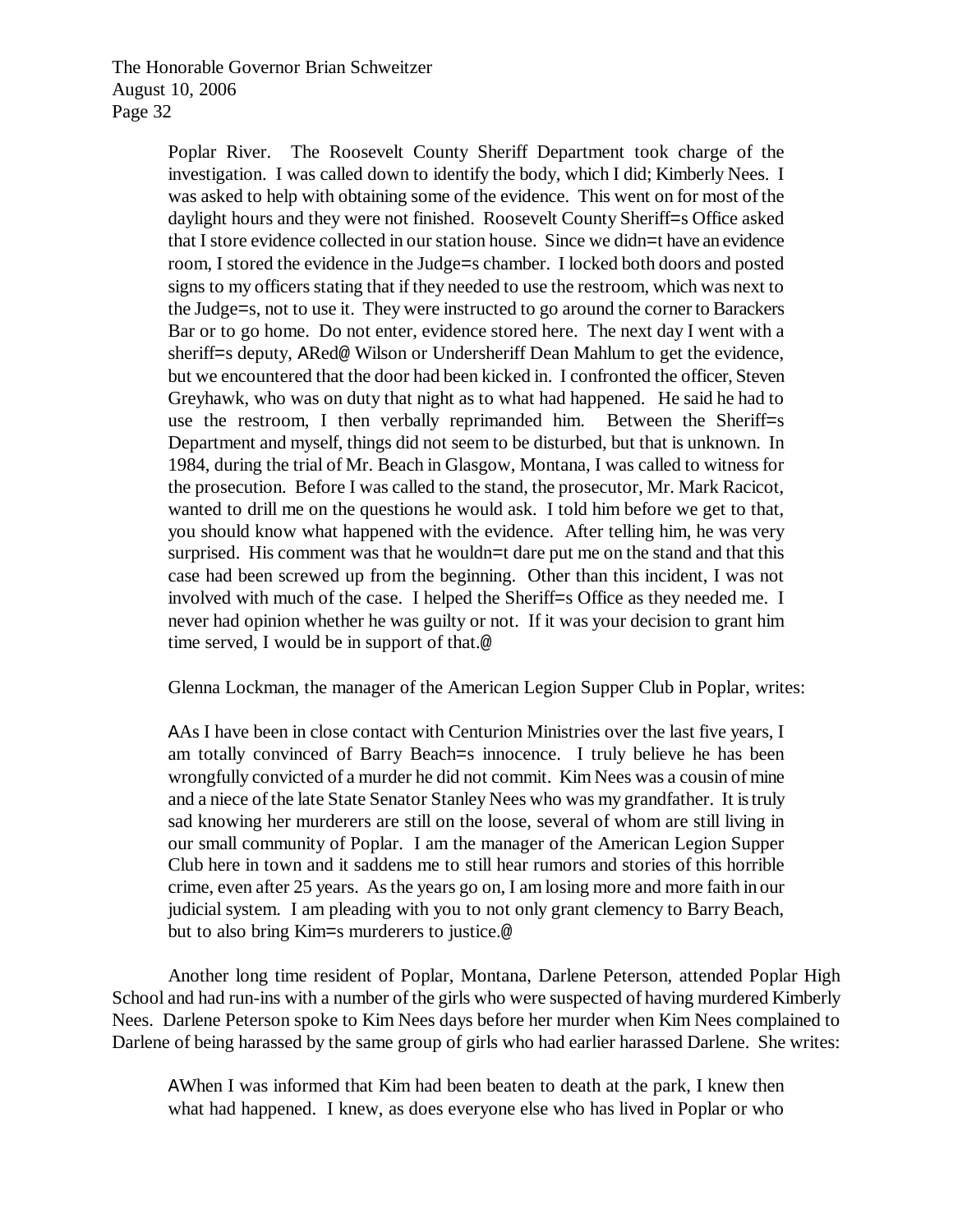> still does, what happened to Kim that night . . . I have no doubts about the fact Barry Beach did not kill Kim Nees.@

Laurie Shaffer was one of Kim Nees= best friends in high school. She and her family were very, very close with Kim Nees. She writes in part:

AI did not ever believe Barry was alone in this action and after reading some of the most recent paperwork, I have my doubts that he was even involved . . . Please do not let this end here, please make the real people involved pay for the terrible crime that they have committed, please make the right person pay for what they did, and let an innocent man live the rest of his life free.@

Laurie Shaffer works for the Fort Peck=s tribes Office of Environmental Protection.

Dennis Simons has spent his entire life in Poplar. He was a friend and classmate of Barry Beach. He writes in part:

AI have grown up in Poplar and still live there. I was a friend and classmate of Barry Beach. In fact, I was branding with Barry at his grandparent=s ranch south of Brockton on the day that Kim Nees= body was discovered. I was with him when his mother came to the ranch at lunch time and told us about the crime. I was Barry all that day and he did not act like someone who had been up all night beating someone to death . . . Like most people in the community, I believe Kim was beaten by several females, most of whom still live in this area. I have been at parties where they have bragged with statements like, >We killed before and we=re not afraid to kill again.= It is frustrating for me that my friend is in jail and the real killers are walking the streets with arrogance and without remorse. Please, if it is within your power, put an end to this injustice.@

Robert Kolar of Helena, Montana has spent a great deal of time reviewing Barry Beach=s case. He met Barry Beach while Barry has been imprisoned at the Montana State Prison at Deer Lodge. He writes in part:

AI have seen a number of documents and read a number of stories that lead me to believe this man deserves to be pardoned. The evidence that he committed this crime just simply doesn=t exist. There is also the underlying current that our former Governor, Mark Racicot, may have a hand in the prosecution of this man and some of his doings may have been political. I urge you to look into this as I think we may have an innocent man in our prison.@

Barry Beach=s family has stood behind him for all these 20 plus years. His mother, Roberta Clencher, has never given up hope that one day her son would be released. She writes in part:

AI=m asking you as the first honest and moral Governor that the state of Montana has had in years to hear not only the plea of a mother=s aching heart, but to listen to what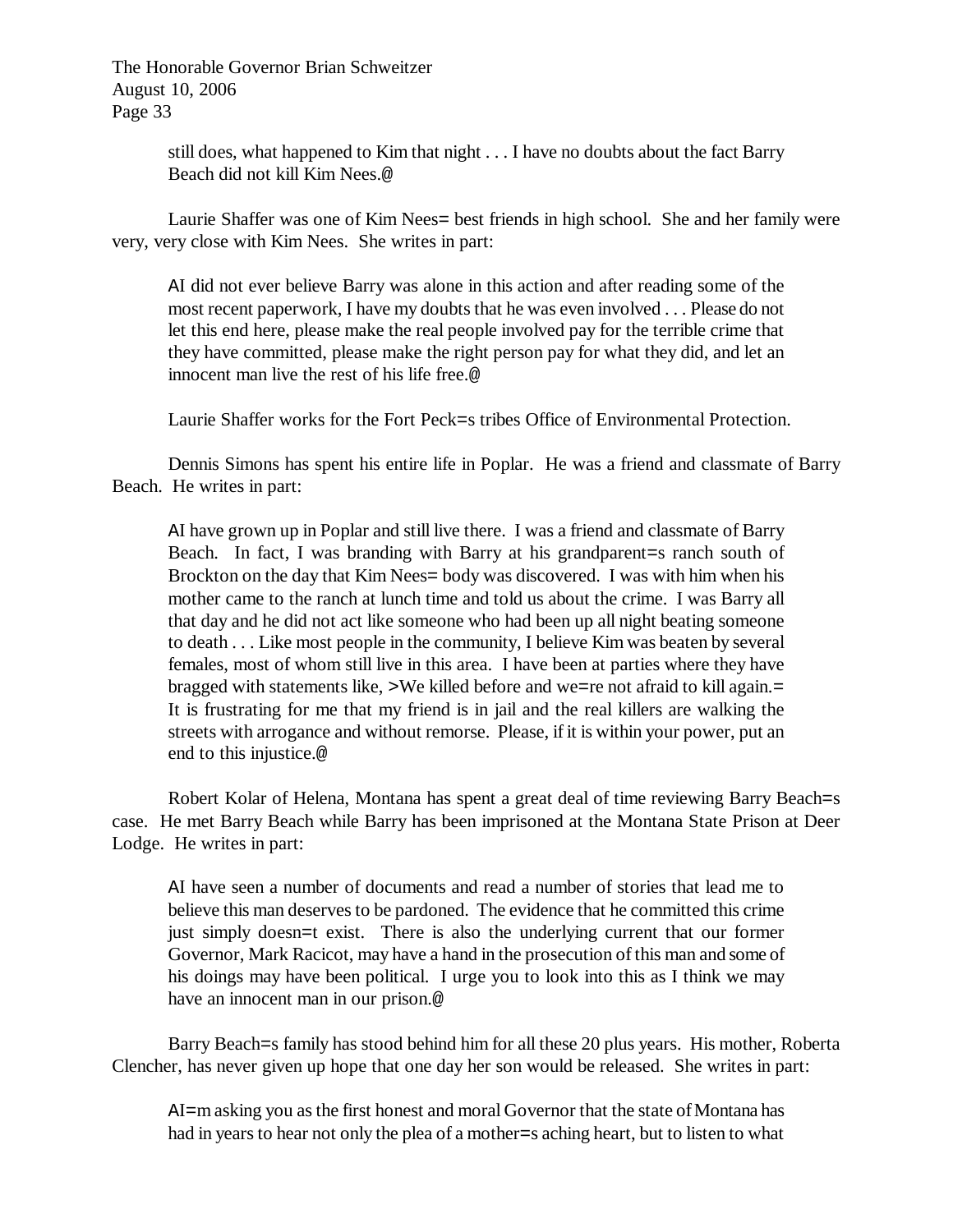> the community, investigators and others have come to know about this case, they know the truth, the truth which you have before you. I ask you to grant my son freedom, to expunge his record and allow him the opportunity to prove himself as a productive citizen of this great state of Montana.@

Barry=s half-sisters, Bonnie Redelk and Mary Ann Montclair also write in support of their brother.

James McCloskey, the founder and director of Centurion Ministries also writes in support of Barry=s release. Mr. McCloskey recounts the history of the re-investigation of Barry Beach=s case beginning in 1991 when Barry first contacted Centurion Ministries seeking help. Mr. McCloskey relates how the painstakingly careful process of re-investigation takes place before Centurion Ministries agrees to commit to taking on a new case. He relates how the 5-1/2 year investigation has not only turned up significant evidence that Barry Beach was not responsible for Kim Nees= murder but has also failed to turn up any evidence whatsoever pointing toward Barry Beach=s guilt.

In addition to those Poplar residents who strongly support Barry Beach=s application for clemency, people who have come into contact with Barry over the years while he has been in prison also support him. James Ziegler, who now lives in Billings, Montana, is a participant in a in-prison ministry called Discovery Cursillo. Over 20 years ago, he met and became acquainted with Barry Beach. He writes:

AOver 20 years ago, I met and became acquainted with one Barry Beach then serving his 100 year sentence in Montana State Prison, Deer Lodge, Montana. He came to the weekend retreat. Over these years, Barry has become a very active participant in our treatment program. He has become a positive leader in our movement and continues to be a role model for other inmates at MSP. He works diligently to recruit new candidates for the weekends and encourages their involvement in the follow-up gatherings to insure their continued support for each other. I am sure he is active in other self help programs in the institution.@

## He also writes:

AIn conclusion, may I state that I personally do not possess any degrees in personal behaviors, psychology or psychiatry, but my intuition and personal belief is that Barry Beach since his incarceration over 20 years ago, his drive to make the best of his situation by maintaining a positive attitude and by being involved in functions that help him relieve his confinement. Knowing him for 20 plus years, I have seen him grow in stature. I believe him to be truthful in his endeavors while incarcerated, a positive influence to others, and, most importantly to date, has accepted his unfortunate circumstance, but certainly hopefully and prayerfully requests due process for review of his case be given the fullest of considerations by those in authority charged with this responsibility.